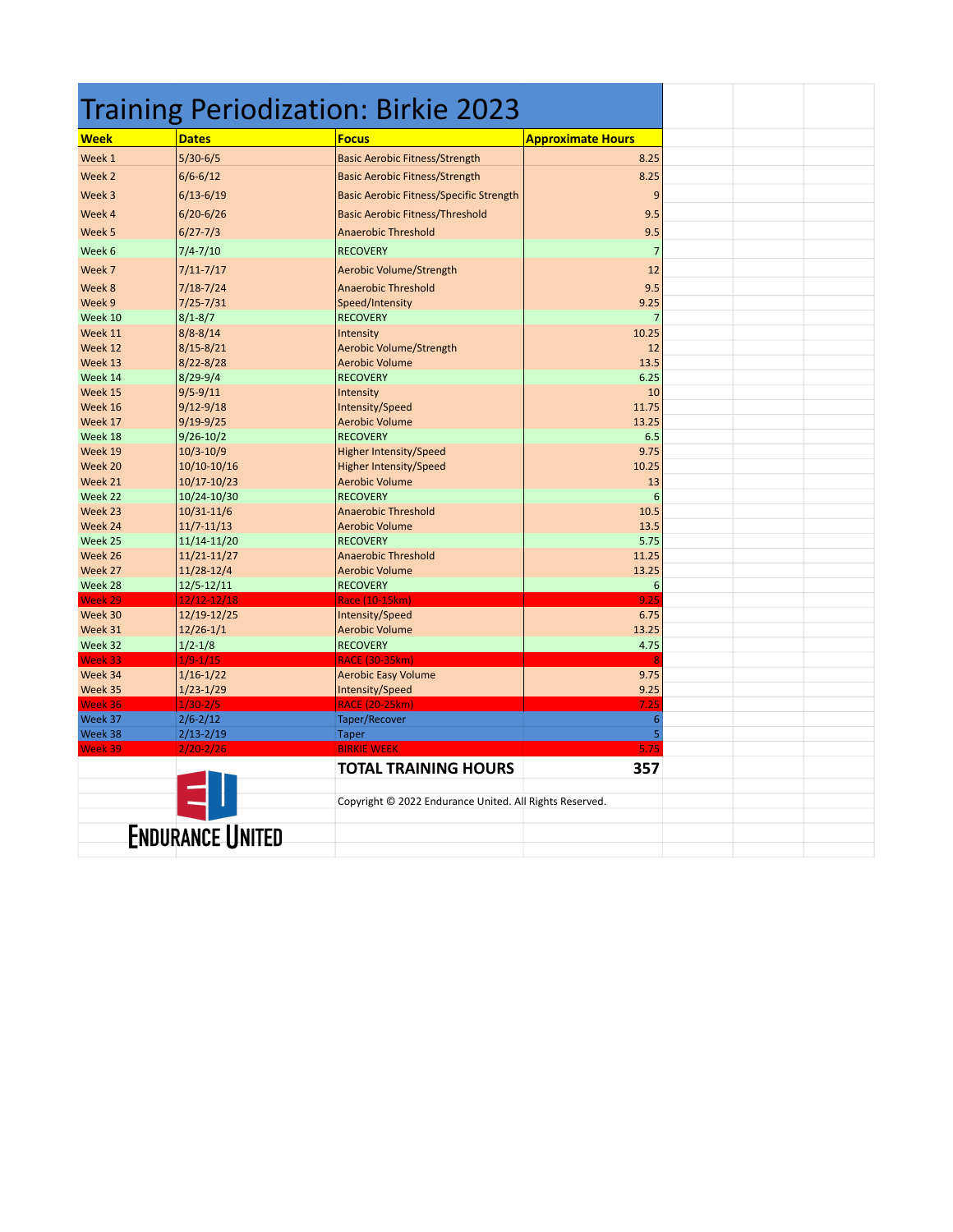| <b>JUNE</b>                          | Focus Week: 6/20 - 6/26 |                                                                                                                                      |                        |                                                         |  |
|--------------------------------------|-------------------------|--------------------------------------------------------------------------------------------------------------------------------------|------------------------|---------------------------------------------------------|--|
|                                      |                         | <b>Workout</b>                                                                                                                       | Duration (hrs.)        | <b>Focus</b>                                            |  |
| Week 1                               |                         | <b>Week Focus: Basic Aerobic Fitness &amp; Strength</b>                                                                              |                        |                                                         |  |
| Monday                               | 30-May OFF              |                                                                                                                                      |                        | 0 Recovery                                              |  |
|                                      |                         |                                                                                                                                      |                        |                                                         |  |
| <b>Tuesday</b><br>Wednesday          |                         | 31-May Aerobic choice (bike/rollerski/run), easy<br>1-Jun Easy run/hike, preferably on trails                                        |                        | 1 Basic Aerobic Fitness<br>1.25 Basic Aerobic Fitness   |  |
|                                      |                         |                                                                                                                                      |                        |                                                         |  |
| Thursday                             |                         | 2-Jun Aerobic choice (bike/rollerski/run), easy + bodyweight strength (below)                                                        |                        | 1.5 Basic Aerobic Fitness + Strength                    |  |
| Friday                               | 3-Jun                   | Bike, easy, hit uphills as natural intervals                                                                                         |                        | 1.5 Basic Aerobic Fitness                               |  |
| Saturday                             | 4-Jun                   | Easy rollerski (skate or classic)                                                                                                    |                        | 1.5 Specific Aerobic Fitness                            |  |
| <b>Sunday</b>                        |                         | 5-Jun Run/hike + bodyweight strength (below)                                                                                         |                        | 1.5 Basic Aerobic Fitness + Strength                    |  |
| <b>Weekly Total</b>                  |                         |                                                                                                                                      | 8.25                   |                                                         |  |
|                                      |                         | <b>Workout</b>                                                                                                                       | <b>Duration (hrs.)</b> | <b>Focus</b>                                            |  |
| <b>Week 2</b>                        |                         | <b>Week Focus: Basic Aerobic Fitness &amp; Strength</b>                                                                              |                        |                                                         |  |
| Monday                               | 6-Jun OFF               |                                                                                                                                      |                        | 0 Recovery                                              |  |
| Tuesday                              | 7-Jun                   | Easy run/hike                                                                                                                        |                        | 1.25 Basic Aerobic Fitness                              |  |
| Wednesday                            |                         | 8-Jun Trail run, easy with 3x3 minutes at Birkie Race Pace, full recovery between sets                                               |                        | 1.25 Threshold Intervals                                |  |
| Thursday                             |                         | 9-Jun Bike, easy + bodyweight strength (below)<br>Classic Rollerski, double pole only for 30 minutes of the total 1.25 hours (can be |                        | 1.5 Basic Aerobic Fitness + Strength                    |  |
| Friday                               | 10-Jun                  | done on skate skis as well)                                                                                                          |                        | 1.25 Specific Aerobic Fitness + Strength                |  |
| Saturday                             |                         | 11-Jun Run/hike, preferably on trails                                                                                                |                        | 1.5 Basic Aerobic Fitness                               |  |
|                                      |                         |                                                                                                                                      |                        |                                                         |  |
| <b>Sunday</b><br><b>Weekly Total</b> |                         | 12-Jun Rollerski (skate or classic)                                                                                                  | 8.25                   | 1.5 Specific Aerobic Fitness                            |  |
|                                      |                         | <b>Workout</b>                                                                                                                       | Duration (hrs.)        | <b>Focus</b>                                            |  |
| Week 3                               |                         |                                                                                                                                      |                        |                                                         |  |
| Monday                               | 13-Jun OFF              | <b>Week Focus: Basic Aerobic Fitness &amp; Specific Strength</b>                                                                     |                        | 0 Recovery                                              |  |
|                                      |                         |                                                                                                                                      |                        |                                                         |  |
| Tuesday                              |                         | 14-Jun Trail run, easy with 4x3 minutes Birkie Race Pace, full recovery between sets                                                 |                        | 1.25 Basic Aerobic Fitness                              |  |
|                                      |                         |                                                                                                                                      |                        |                                                         |  |
| Wednesday                            |                         | 15-Jun Run/hike + bodyweight strength (below)                                                                                        |                        | 1.25 Basic Aerobic Fitness + Strength                   |  |
| Thursday                             |                         | 16-Jun Skate rollerski including 3x5 minutes no pole skiing                                                                          |                        | 1.5 Specific Aerobic Fitness<br>2 Basic Aerobic Fitness |  |
| Friday<br>Saturday                   |                         | 17-Jun Bike, easy<br>18-Jun Classic rollerski, flat terrain, majority (at least 50%) double pole                                     |                        | 1.5 Specific Aerobic Fitness + Strength                 |  |
| <b>Sunday</b>                        |                         | 19-Jun Run/hike, preferably on trails, easy                                                                                          |                        | 1.5 Basic Aerobic Fitness                               |  |
| <b>Weekly Total</b>                  |                         |                                                                                                                                      | 9                      |                                                         |  |
|                                      |                         | <b>Workout</b>                                                                                                                       | Duration (hrs.)        | <b>Focus</b>                                            |  |
| Week 4                               |                         | <b>Week Focus: Basic Aerobic Fitness, Introduce Threshold</b>                                                                        |                        |                                                         |  |
| Monday                               | 20-Jun OFF              |                                                                                                                                      |                        | $0$ Recovery                                            |  |
| Tuesday                              |                         | 21-Jun Hike/run + body weight strength (below)                                                                                       |                        | 1.5 Basic Aerobic Fitness + Strength                    |  |
|                                      |                         | Trail run, 20 minute warm up, 5x3 minutes Birkie Race Pace with full recovery                                                        |                        |                                                         |  |
| Wednesday                            |                         | 22-Jun in between each interval, 15 minute cool down                                                                                 |                        | 1.25 Anaerobic Threshold                                |  |
| Thursday                             |                         | 23-Jun Bike, easy + Bodyweight Strength (below)                                                                                      |                        | 2 Basic Aerobic Fitness + Strength                      |  |
|                                      |                         | Classic Rollerski, double pole only for 45 minutes of the total 1.25 hours (can be                                                   |                        |                                                         |  |
| Friday                               |                         | 24-Jun done on skate skis as well)                                                                                                   |                        | 1.25 Specific Aerobic Fitness + Strength                |  |
| <mark>Saturday</mark>                |                         | 25-Jun Run/hike, easy, add in short pickups (5 seconds) at tops of hills                                                             |                        | 1.5 Basic Aerobic Fitness                               |  |
| Sunday                               | 26-Jun                  | Skate rollerski, overdistance easy                                                                                                   | $\overline{2}$         | Specific Aerobic Fitness                                |  |
| <b>Weekly Total</b>                  |                         |                                                                                                                                      | 9.5                    |                                                         |  |
|                                      |                         |                                                                                                                                      |                        |                                                         |  |
|                                      |                         |                                                                                                                                      |                        |                                                         |  |
|                                      |                         |                                                                                                                                      |                        | Copyright © 2022 Endurance United. All Rights Reserved. |  |
|                                      |                         |                                                                                                                                      |                        |                                                         |  |
|                                      |                         | <b>Bodyweight Strength Routine</b>                                                                                                   |                        |                                                         |  |
|                                      |                         | Do 3 sets in a circuit fashion (one exercise right after another, 2 minute break after all exercises complete in one set)            |                        |                                                         |  |
|                                      |                         | Total time approximately 15-20 minutes<br>1 20 pushups (do from knees if necessary to maintain good technique)                       |                        |                                                         |  |
|                                      |                         | 2 15 squats (keep knees behind toes, go down to 90 degrees)                                                                          |                        |                                                         |  |
|                                      |                         | 3 1 minute front plank with rotating hips                                                                                            |                        |                                                         |  |
|                                      |                         | 4 10 lunges (each leg, add weight if needed)                                                                                         |                        |                                                         |  |
|                                      |                         | 5 20 bird dogs (core exercise)                                                                                                       |                        |                                                         |  |
|                                      |                         |                                                                                                                                      |                        | <b>ENDURANCE UNITED</b>                                 |  |
|                                      |                         |                                                                                                                                      |                        |                                                         |  |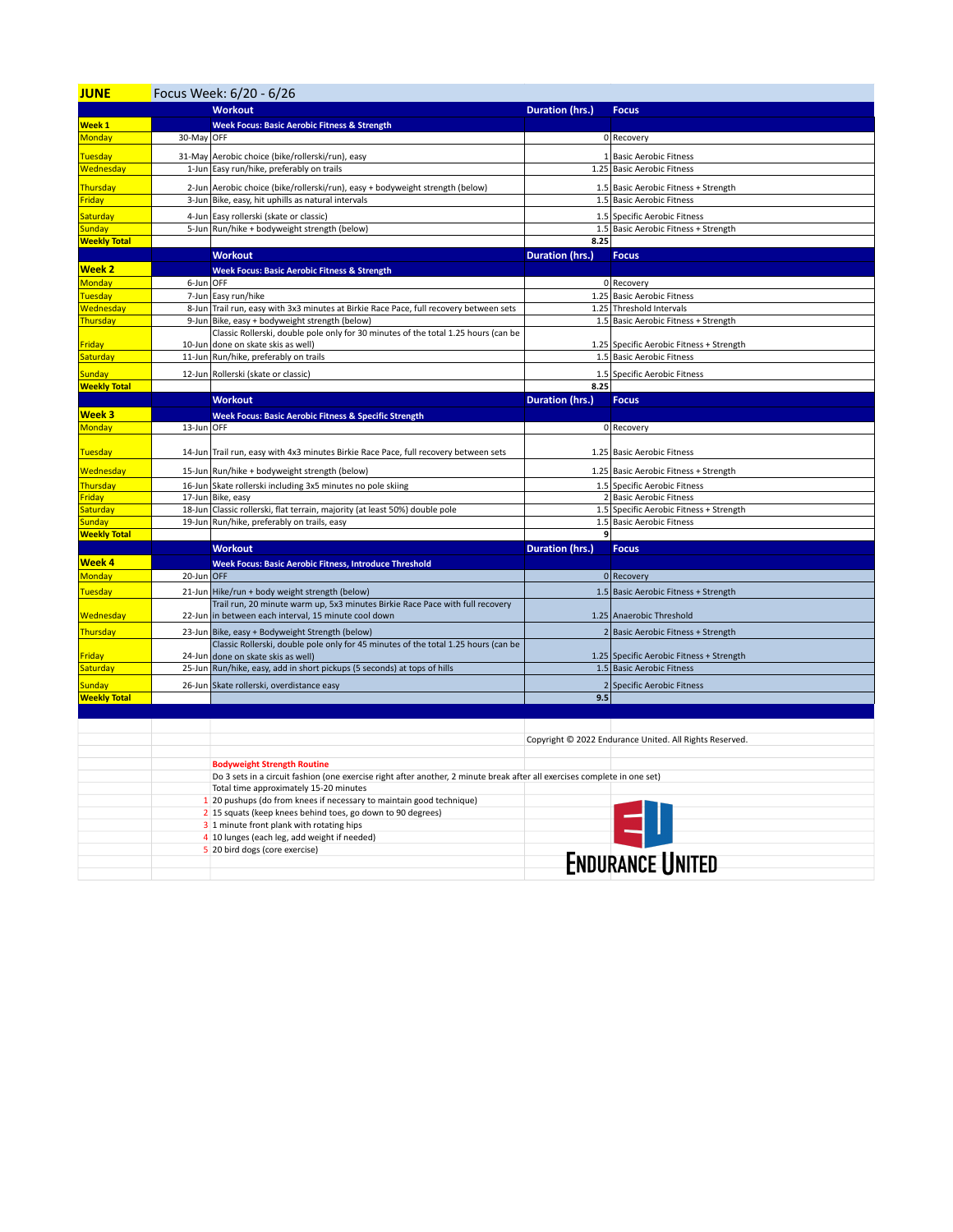| <b>JULY</b>                          | Focus Week: July 18-24 |                                                                                                                                                               |                         |                                                           |  |
|--------------------------------------|------------------------|---------------------------------------------------------------------------------------------------------------------------------------------------------------|-------------------------|-----------------------------------------------------------|--|
|                                      |                        | <b>Workout</b>                                                                                                                                                | <b>Duration (hrs.)</b>  | <b>Focus</b>                                              |  |
| Week <sub>5</sub>                    |                        | <b>Week Focus: Anaerobic Threshold</b>                                                                                                                        |                         |                                                           |  |
| <b>Monday</b>                        | 27-Jun OFF             |                                                                                                                                                               |                         | 0 Recovery                                                |  |
|                                      |                        | Trail run, 20 minute warm up, 5x4 minutes Birkie Race Pace with full recovery                                                                                 |                         |                                                           |  |
| <b>Tuesday</b>                       |                        | 28-Jun in between intervals, 15 minute cool down                                                                                                              |                         | 1.5 Anaerobic Threshold                                   |  |
| Wednesday                            |                        | 29-Jun Run/hike easy                                                                                                                                          |                         | 1.25 Basic Aerobic Fitness                                |  |
|                                      |                        | Rollerski (skate or classic), 20 minute warm up, 5x4 minutes Birkie Race Pace                                                                                 |                         |                                                           |  |
| <b>Thursday</b>                      |                        | 30-Jun with rull recovery between intervals, 15 minute cool down                                                                                              |                         | 1.5 Anaerobic Threshold                                   |  |
| <b>Friday</b>                        |                        | 1-Jul Bike, easy +bodyweight strength (below)                                                                                                                 |                         | 2 Basic Aerobic Ftiness + Strength                        |  |
|                                      |                        | Run/hike w/ski poles on hilly terrain, easy, using poles with good ski walking                                                                                |                         |                                                           |  |
| <b>Saturday</b>                      |                        | 2-Jul technique up hills                                                                                                                                      |                         | 2 Basic Aerobic Fitness                                   |  |
| <b>Sunday</b><br><b>Weekly Total</b> |                        | 3-Jul Rollerski (skate or classic) easy, focus on specific technique improvement                                                                              | 9.5                     | 1.25 Specific Aerobic Fitness                             |  |
|                                      |                        | <b>Workout</b>                                                                                                                                                | Duration (hrs.)         | <b>Focus</b>                                              |  |
| Week <sub>6</sub>                    |                        | <b>Week Focus: RECOVERY</b>                                                                                                                                   |                         |                                                           |  |
| <b>Monday</b>                        |                        | 4-Jul Easy jog 30 minutes + body weight strength (below)                                                                                                      |                         | 1 Body Weight Strength                                    |  |
| <b>Tuesday</b>                       | 5-Jul                  | Bike, easy                                                                                                                                                    |                         | 1.25 Basic Aerobic Fitness                                |  |
| Wednesday                            |                        | 6-Jul Trail run, easy                                                                                                                                         |                         | 1 Basic Aerobic Fitness                                   |  |
|                                      |                        | Rollerski (skate or classic); 20 minute warm up, 5x4 minutes Birkie Race Pace                                                                                 |                         |                                                           |  |
| <b>Thursday</b>                      |                        | 7-Jul with rull recovery between intervals, 15 minute cool down                                                                                               |                         | 1.5 Anaerobic Threshold                                   |  |
| <b>Friday</b>                        |                        | 8-Jul Easy jog 30 minutes + body weight strength (below)                                                                                                      |                         | 1 Body Weight Strength                                    |  |
| Saturday                             |                        | 9-Jul OFF                                                                                                                                                     |                         | 0 Recovery                                                |  |
| <b>Sunday</b>                        |                        | 10-Jul Bike, easy                                                                                                                                             |                         | 1.25 Basic Aerobic Fitness                                |  |
| <b>Weekly Total</b>                  |                        |                                                                                                                                                               |                         |                                                           |  |
|                                      |                        | <b>Workout</b>                                                                                                                                                | Duration (hrs.)         | <b>Focus</b>                                              |  |
| Week <sub>7</sub>                    |                        | <b>Week Focus: Aerobic Volume &amp; Strength</b>                                                                                                              |                         |                                                           |  |
| Monday                               | 11-Jul OFF             |                                                                                                                                                               |                         | 0 Recovery                                                |  |
|                                      |                        | Run/hike, easy with ski poles on hilly trails. Use ski poles on uphills with good                                                                             |                         |                                                           |  |
| <b>Tuesday</b>                       | 12-Jul                 | ski walking technique                                                                                                                                         |                         | 2 Basic Aerobic Fitness                                   |  |
|                                      |                        | Rollerski (skate or classic); 20 minute warm up, 7x4 minutes Birkie Race Pace                                                                                 |                         |                                                           |  |
| Wednesday                            |                        | 13-Jul with rull recovery between intervals, 15 minute cool down                                                                                              |                         | 1.75 Anaerobic Threshold                                  |  |
| <b>Thursday</b>                      |                        | Rollerski, classic 45 minutes easy skiing, 45 minutes double pole only, 30<br>14-Jul minutes easy skiing                                                      |                         | 2 Specific Aerobic Fitness + Strength                     |  |
| <b>Friday</b>                        |                        | 15-Jul Run, easy + bodyweight strength (below)                                                                                                                |                         | 1.25 Basic Aerobic Fitness                                |  |
| Saturday                             | 16-Jul                 | Skate Rollerski, long and slow with 3x7 minutes no pole skiing                                                                                                |                         | 2 Specific Aerobic Fitness + Strength                     |  |
| <b>Sunday</b>                        |                        | 17-Jul Bike, easy                                                                                                                                             |                         | 3 Basic Aerobic Fitness                                   |  |
| <b>Weekly Total</b>                  |                        |                                                                                                                                                               | 12                      |                                                           |  |
|                                      |                        |                                                                                                                                                               |                         |                                                           |  |
|                                      |                        | <b>Workout</b>                                                                                                                                                | Duration (hrs.)         | <b>Focus</b>                                              |  |
| Week 8                               |                        | <b>Week Focus: Anaerobic Threshold</b>                                                                                                                        |                         |                                                           |  |
| <b>Monday</b>                        | 18-Jul OFF             |                                                                                                                                                               |                         | 0 Recovery                                                |  |
|                                      |                        | Rollerski (skate or classic); 20 minute warm up, 6x5 minutes Birkie Race Pace                                                                                 |                         |                                                           |  |
| <b>Tuesday</b>                       | 19-Jul                 | with rull recovery between intervals, 15 minute cool down                                                                                                     |                         | 1.75 Anaerobic Threshold                                  |  |
| Wednesday                            | 20-Jul                 | Easy Run                                                                                                                                                      |                         | 0.75 Basic Aerobic Fitness                                |  |
|                                      |                        | Bounding Intervals; 20 minute warm up, 2x3 minutes fast ski walking<br>(continuation of the warm up), 5x1 minute hard bounding, 20 minute jogging             |                         |                                                           |  |
| Thursday                             |                        | 21-Jul cool down                                                                                                                                              |                         | 1.5 Anaerobic Development + Strength                      |  |
|                                      |                        |                                                                                                                                                               |                         |                                                           |  |
| <b>Friday</b>                        | $23$ -Jul              | 22-Jul Skate rollerski, easy, focus on one specific technique improvement<br>Bike, easy overdistance + bodyweight strength (below)                            |                         | 1.25 Specific Aerobic Fitness                             |  |
| Saturday                             |                        | Classic rollerski, 20 minute warm up, 6x5 minutes Birkie Race Pace, 20 minute                                                                                 |                         | 2.5 Basic Aerobic Fitness                                 |  |
| <b>Sunday</b>                        |                        | 24-Jul cool down                                                                                                                                              |                         | 1.75 Anaerobic Threshold                                  |  |
| <b>Weekly Total</b>                  |                        |                                                                                                                                                               | 9.5                     |                                                           |  |
|                                      |                        | <b>Workout</b>                                                                                                                                                | Duration (hrs.)         | <b>Focus</b>                                              |  |
| Week 9                               |                        | <b>Week Focus: Speed/Intensity</b>                                                                                                                            |                         |                                                           |  |
| <b>Monday</b>                        | 25-Jul OFF             |                                                                                                                                                               |                         | 0 Recovery                                                |  |
|                                      |                        | Skate rollerski, 20 minute warm up, 6x(3 minutes Birkie race pace followed                                                                                    |                         |                                                           |  |
| <b>Tuesday</b>                       |                        | immediately by 2 minutes 5k race pace; full recovery between intervals), 10<br>26-Jul minute cool down                                                        |                         | 1.5 Anaerobic Fitness                                     |  |
|                                      |                        | Classic Rollerski, flat terrain, double pole only, w/10x15 second sprints at the                                                                              |                         |                                                           |  |
| Wednesday                            | 27-Jul end             |                                                                                                                                                               |                         | 1 Strength + Speed                                        |  |
|                                      |                        | Running intervals, 15 minute warm up, 6x3 minutes 5k race pace w/full                                                                                         |                         |                                                           |  |
| Thursday                             |                        | 28-Jul recovery between intervals, 10 minute cool down                                                                                                        |                         | 1.5 Anaerobic Fitness                                     |  |
| <b>Friday</b>                        |                        | 29-Jul Easy run + bodyweight strength routine (below)                                                                                                         |                         | 1.25 Basic Aerobic Fitness + Strength                     |  |
| Saturday<br>Sunday                   |                        | 30-Jul Skate rollerski easy 45 min, classic Rollerski easy 45 min<br>31-Jul Easy bike, w/10x15 second sprints throughout workout                              |                         | 1.5 Specific Aerobic Fitness<br>2.5 Basic Aerobic Fitness |  |
| <b>Weekly Total</b>                  |                        |                                                                                                                                                               | 9.25                    |                                                           |  |
|                                      |                        |                                                                                                                                                               |                         |                                                           |  |
|                                      |                        |                                                                                                                                                               |                         |                                                           |  |
|                                      |                        |                                                                                                                                                               |                         |                                                           |  |
|                                      |                        |                                                                                                                                                               |                         | Copyright © 2022 Endurance United. All Rights Reserved.   |  |
|                                      |                        | <b>Bodyweight Strength Routine</b>                                                                                                                            |                         |                                                           |  |
|                                      |                        | Do 3 sets in a circuit fashion (one exercise after another, 2 minute break after all exercises complete in one set)<br>Total time approximately 15-20 minutes |                         |                                                           |  |
|                                      |                        | 1 25 pushups (do from knees if necessary to maintain good technique)                                                                                          |                         |                                                           |  |
|                                      |                        | 2 20 squats (keep knees behind toes, go down to 90 degrees)                                                                                                   |                         |                                                           |  |
|                                      |                        | 3 15 chair dips                                                                                                                                               |                         |                                                           |  |
|                                      |                        | 4 10 (each side) side lunges<br>5 15 V-ups (core exercise)                                                                                                    | <b>ENDURANCE UNITED</b> |                                                           |  |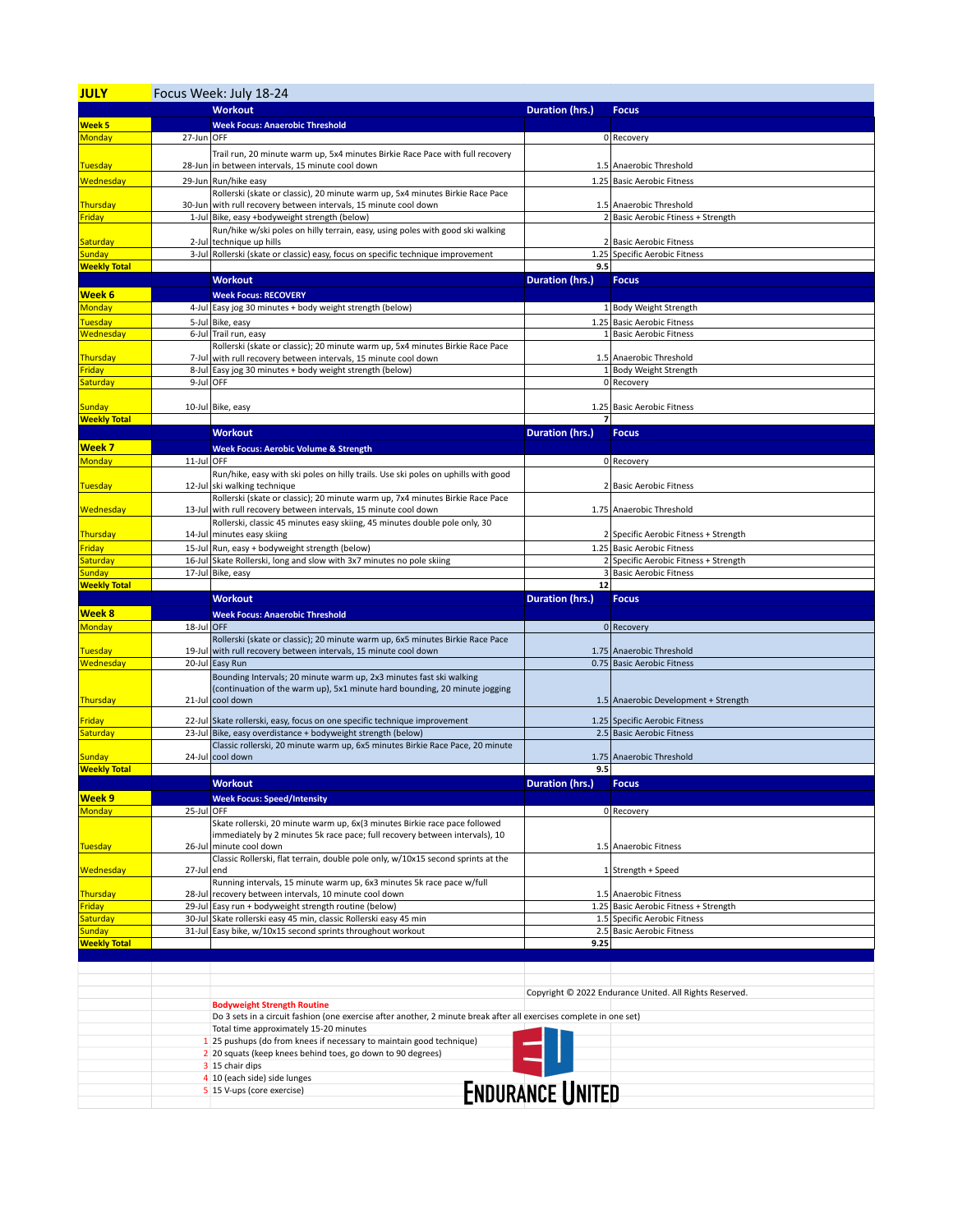| <b>AUGUST</b>             | Focus Week: August 22-28 |                                                                                                                                                                   |                         |                                                                 |  |
|---------------------------|--------------------------|-------------------------------------------------------------------------------------------------------------------------------------------------------------------|-------------------------|-----------------------------------------------------------------|--|
|                           |                          | <b>Workout</b>                                                                                                                                                    | Duration (hrs.)         | <b>Focus</b>                                                    |  |
| <b>Week 10</b>            |                          | <b>Week Focus: Recovery</b>                                                                                                                                       |                         |                                                                 |  |
| <b>Monday</b>             | 1-Aug OFF                |                                                                                                                                                                   |                         | 0 Recovery                                                      |  |
| <b>Tuesday</b>            |                          | 2-Aug Choice of aerobic exercise (bike, run, ski, paddle)                                                                                                         |                         | 1 Basic Aerobic Fitness                                         |  |
|                           |                          | Classic rollerski specific strength workout (5x1 minute double pole up hill, 3x1                                                                                  |                         |                                                                 |  |
|                           |                          | minute single stick up hill, 5x1 minute double pole up hill, 5 minute easy ski                                                                                    |                         |                                                                 |  |
| <b>Wednesday</b>          |                          | 3-Aug between each set) 15 minute warm up, 15 minute cool down                                                                                                    |                         | 1.5 Specfic Strength                                            |  |
| Thursday                  |                          | 4-Aug Choice of aerobic exercise (bike, run, ski, paddle)                                                                                                         |                         | 1 Basic Aerobic Fitness                                         |  |
| Friday                    |                          | 5-Aug   Run/hike easy w/10 x 15 second accelerations at end of workout                                                                                            |                         | 1 Basic Aerobic Fitness + Speed                                 |  |
| Saturday<br><b>Sunday</b> |                          | 6-Aug Easy bike + body weight strength (below)<br>7-Aug Choice of aerobic exercise (bike, run, ski, paddle)                                                       |                         | 1.5 Basic Aerobic Fitness + Strength<br>1 Basic Aerobic Fitness |  |
|                           |                          |                                                                                                                                                                   |                         |                                                                 |  |
| <b>Weekly Total</b>       |                          |                                                                                                                                                                   |                         |                                                                 |  |
|                           |                          | <b>Workout</b>                                                                                                                                                    | Duration (hrs.)         | <b>Focus</b>                                                    |  |
| Week 11                   |                          | <b>Week Focus: Intensity</b>                                                                                                                                      |                         |                                                                 |  |
| <b>Monday</b>             | 8-Aug OFF                |                                                                                                                                                                   |                         | 0 Recovery                                                      |  |
|                           |                          | Classic rollerski, 20 minute warm up 6x6 minutes Birkie Race Pace intervals, half                                                                                 |                         |                                                                 |  |
| <b>Tuesday</b>            |                          | 9-Aug recovery between intervals, 15 minute cool down                                                                                                             |                         | 1.75 Anaerobic Threshold                                        |  |
| Wednesday                 |                          | 10-Aug Classic Rollerski, flat terrain, double pole only, w/10x15 second sprints at the end                                                                       |                         | 1 Specific Strength + Speed                                     |  |
|                           |                          | Skate rollerski, 20 minute warm up, 7x(3 minutes Birkie Race Pace followed                                                                                        |                         |                                                                 |  |
|                           |                          | immediately by 2 minutes 5k race pace; full recovery between intervals), 15 minute                                                                                |                         |                                                                 |  |
| Thursday                  |                          | 11-Aug cool down                                                                                                                                                  |                         | 1.75 Anaerobic Development                                      |  |
| Friday                    |                          | 12-Aug Easy run + bodyweight strength (below)                                                                                                                     |                         | 1.25 Basic Aerobic Fitness + Strength                           |  |
| Saturday<br><b>Sunday</b> |                          | 13-Aug Skate rollerski easy 1 hour, classic rollerski easy 1 hour<br>14-Aug Easy bike w/10x15 second sprints throughout workout                                   |                         | 2 Specific Aerobic Fitness<br>2.5 Basic Aerobic Fitness + Speed |  |
|                           |                          |                                                                                                                                                                   |                         |                                                                 |  |
| <b>Weekly Total</b>       |                          |                                                                                                                                                                   | 10.25                   |                                                                 |  |
|                           |                          | <b>Workout</b>                                                                                                                                                    | Duration (hrs.)         | <b>Focus</b>                                                    |  |
| <b>Week 12</b>            |                          | <b>Week Focus: Aerobic Volume &amp; Strength</b>                                                                                                                  |                         |                                                                 |  |
| <b>Monday</b>             | 15-Aug OFF               |                                                                                                                                                                   |                         | 0 Recovery                                                      |  |
| <b>Tuesday</b>            |                          | 16-Aug Skate rollerski easy, heavy focus on V1 technique                                                                                                          |                         | 2 Specific Aerobic Fitness                                      |  |
| Wednesday                 |                          | 17-Aug Run/hike w/ski poles, easy, hit top of uphills at high speed for 5 seconds                                                                                 |                         | 1.5 Basic Aerobic Fitness + Speed                               |  |
|                           |                          | Classic rollerski specific strength workout (5x1 minute double pole up hill, 3x1                                                                                  |                         |                                                                 |  |
|                           |                          | minute single stick up hill, 5x1 minute double pole up hill, 5 minute easy ski                                                                                    |                         |                                                                 |  |
| Thursday                  |                          | 18-Aug between each set) 15 minute warm up, 15 minute cool down                                                                                                   |                         | 1.5 Specific Strength                                           |  |
| Friday                    |                          | 19-Aug Bike, easy                                                                                                                                                 |                         | 2 Basic Aerobic Fitness                                         |  |
| Saturday                  |                          | 20-Aug Skate rollerski, easy, focus on one specific technique improvement<br>Classic rollerski, mostly double pole, but will be long, so mix in some striding and |                         | 2 Specific Aerobic Fitness                                      |  |
| <b>Sunday</b>             |                          | 21-Aug kick-double pole also                                                                                                                                      |                         | 3 Specific Aerobic Fitness + Strength                           |  |
| <b>Weekly Total</b>       |                          |                                                                                                                                                                   | 12                      |                                                                 |  |
|                           |                          | <b>Workout</b>                                                                                                                                                    | Duration (hrs.)         | <b>Focus</b>                                                    |  |
| <b>Week 13</b>            |                          | <b>Week Focus: Aerobic Volume</b>                                                                                                                                 |                         |                                                                 |  |
| <b>Monday</b>             | 22-Aug OFF               |                                                                                                                                                                   |                         | $0$ Recovery                                                    |  |
|                           |                          | Classic rollerski easy over distance w/4x15 minutes double pole and 3x5 minutes                                                                                   |                         |                                                                 |  |
| <b>Tuesday</b>            |                          | 23-Aug single stick                                                                                                                                               |                         | 2 Specific Aerobic Fitness + Strength                           |  |
| Wednesday                 |                          | 24-Aug Bike easy overdistance                                                                                                                                     |                         | 3 Basic Aerobic Fitness                                         |  |
|                           |                          | Skate rollerski, 20 minute warm up, 2x7 minutes Birkie Race Pace (3 minutes rest                                                                                  |                         |                                                                 |  |
|                           |                          | between sets), ski easy 5 minutes, 3x2 minutes 5k race pace (1.5 minutes rest<br>between sets), ski easy 5 minutes, 5x15 second sprints (approximately 1 minute   |                         |                                                                 |  |
| Thursday                  |                          | 25-Aug rest between sprints), 20 minute cool down                                                                                                                 |                         | 2 Specific Aerobic Fitness + Speed                              |  |
| Friday                    |                          | 26-Aug Choice aerobic workout (rollerski, bike, run, paddle), easy over distance                                                                                  |                         | 2.5 Basic Aerobic Fitness                                       |  |
|                           |                          | Birkie technique rollerski, focus on one specific technique improvement, easy over                                                                                |                         |                                                                 |  |
| Saturday                  |                          | 27-Aug distance                                                                                                                                                   |                         | 3 Specific Aerobic Fitness                                      |  |
| <b>Sunday</b>             |                          | 28-Aug Easy jog 30 minutes + bodyweight strength (below)                                                                                                          |                         | $1$ Strength                                                    |  |
| <b>Weekly Total</b>       |                          |                                                                                                                                                                   | 13.5                    |                                                                 |  |
|                           |                          |                                                                                                                                                                   |                         |                                                                 |  |
|                           |                          |                                                                                                                                                                   |                         | Copyright © 2022 Endurance United. All Rights Reserved.         |  |
|                           |                          | <b>Bodyweight Strength Routine</b>                                                                                                                                |                         |                                                                 |  |
|                           |                          | Do 3 sets in a circuit fashion (one exercise right after another, 2 minute break after all exercises complete in one set)                                         |                         |                                                                 |  |
|                           |                          | Total time approximately 15-20 minutes                                                                                                                            |                         |                                                                 |  |
|                           |                          | 1 30 pushups (do from knees if necessary to maintain good technique)                                                                                              |                         |                                                                 |  |
|                           |                          | 2 25 squats (keep knees behind toes, go down to 90 degrees)                                                                                                       |                         |                                                                 |  |
|                           |                          | 3 1.5 minute walking plank                                                                                                                                        |                         |                                                                 |  |
|                           |                          | 4 15 calf raisers (add weight if needed)<br>5 1.5 minute russian twist (core exercise, use med ball if needed)                                                    |                         |                                                                 |  |
|                           |                          |                                                                                                                                                                   | <b>ENDURANCE UNITED</b> |                                                                 |  |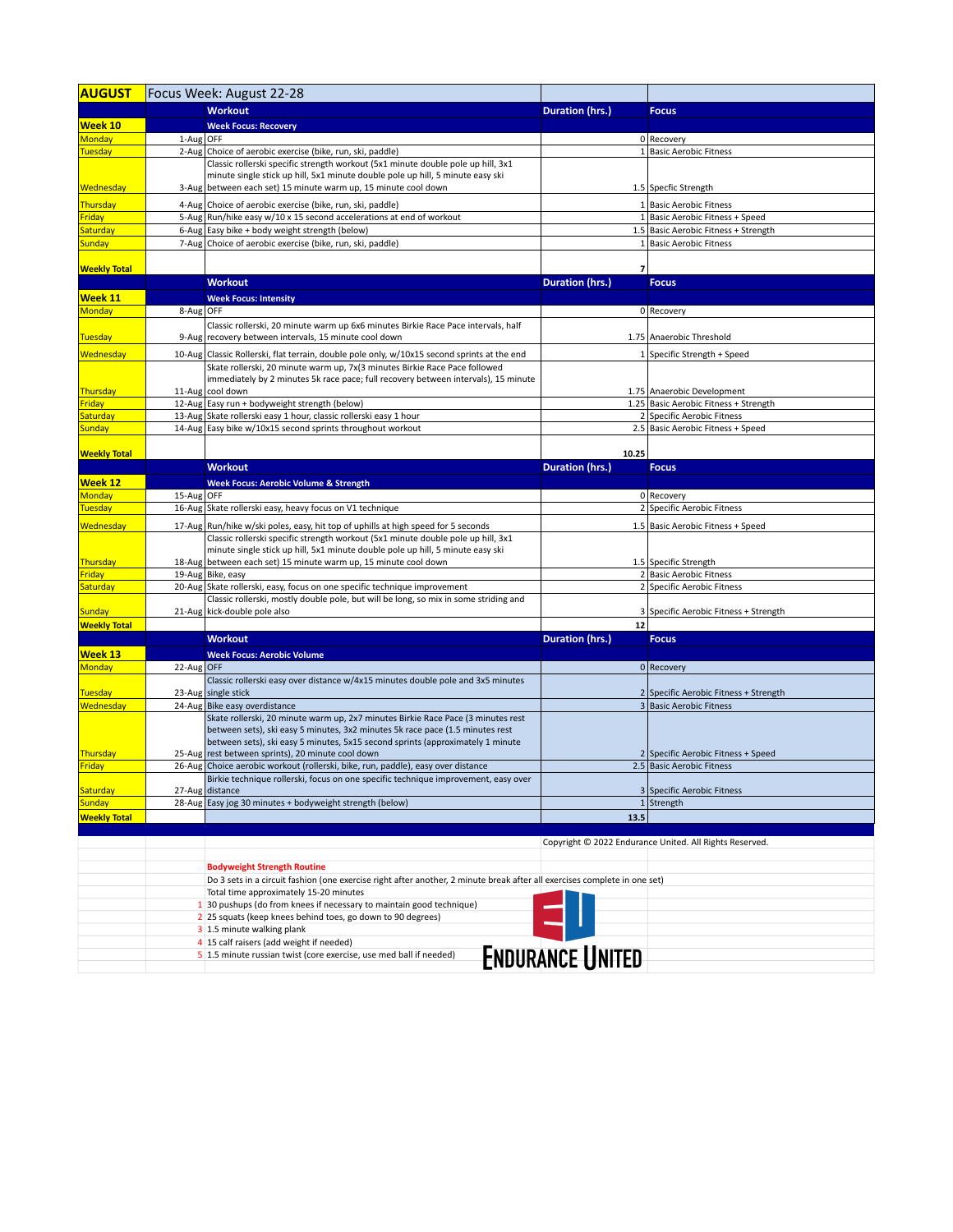| <b>SEPTEMBER</b>              |            | Focus Week: September 5-11                                                                                                                                                                                                                                                                                                                             |                        |                                                         |
|-------------------------------|------------|--------------------------------------------------------------------------------------------------------------------------------------------------------------------------------------------------------------------------------------------------------------------------------------------------------------------------------------------------------|------------------------|---------------------------------------------------------|
|                               |            | <b>Workout</b>                                                                                                                                                                                                                                                                                                                                         | Duration (hrs.)        | <b>Focus</b>                                            |
| Week 14<br><b>Monday</b>      | 29-Aug OFF | <b>Week Focus: RECOVERY</b>                                                                                                                                                                                                                                                                                                                            |                        | 0 Recovery                                              |
| <b>Tuesday</b>                |            | 30-Aug Run easy w/8-10x15 second accelerations at the end                                                                                                                                                                                                                                                                                              |                        | 0.75 Basic Aerobic Fitness + Speed                      |
| Wednesday                     |            | 31-Aug Skate rollerski easy w/2x5 minutes no pole skiing                                                                                                                                                                                                                                                                                               |                        | 1 Specific Aerobic Fitness                              |
| <b>Thursday</b>               |            | Classic rollerski, 25 minute warm up, 5 x 1.5 minutes at 5k race pace (on flat<br>1-Sep terrain), 15 minute cool down                                                                                                                                                                                                                                  |                        | 1.25 Anaerobic Fitness Development                      |
| Friday                        |            | 2-Sep Easy aerobic exercise (swim, bike, run, ski, paddle)                                                                                                                                                                                                                                                                                             |                        | 0.75 Basic Aerobic Fitness                              |
| Saturday                      |            | 3-Sep Run/hike w/ski poles easy, add in 5 second accelerations at tops of uphills                                                                                                                                                                                                                                                                      |                        | 1.5 Basic Aerobic Fitness + Speed                       |
| Sunday<br><b>Weekly Total</b> |            | 4-Sep Classic rollerski easy with focus on one specific technique improvement                                                                                                                                                                                                                                                                          | 6.25                   | 1 Specific Aerobic Fitness                              |
|                               |            | <b>Workout</b>                                                                                                                                                                                                                                                                                                                                         | <b>Duration (hrs.)</b> | <b>Focus</b>                                            |
| Week 15                       |            | <b>Week Focus: Intensity</b>                                                                                                                                                                                                                                                                                                                           |                        |                                                         |
| Monday                        | 5-Sep OFF  |                                                                                                                                                                                                                                                                                                                                                        |                        | 0 Recovery                                              |
| <b>Tuesday</b>                |            | Skate rollerski, uphill/flat/overspeed intervals (find a relatively steep hill, 20<br>minute warm up, 5x1 minute at 5k race pace up hill, 4x4 minutes 5k race pace on<br>6-Sep   flat terrain, 3x2 minutes 5k+ pace on gradual downhill; 20 minute cool down)                                                                                          |                        | 1.5 Speed + Anaerobic Power                             |
| Wednesday                     |            | 7-Sep Trail run/hike with poles, easy + bodyweight strength routine (below)                                                                                                                                                                                                                                                                            |                        | 2 Basic Aerobic Fitness + Strength                      |
| Thursday                      |            | Classic rollerski, threshold/speed workout (15 minute warm up; find gradual<br>uphill, 3x3 minutes 25k race pace with one minute rest between sets; 5 minute<br>recovery/easy skiing; 2x5 minutes 25k race pace with 2 minutes rest between; 5<br>minute recovery; 3x3 minutes 25k race pace with 1 minute rest between; 15<br>8-Sep minute cool down) |                        | 1.5 Anaerobic Power                                     |
| Friday                        |            | 9-Sep Easy aerobic exercise (swim, bike, run, ski, paddle)                                                                                                                                                                                                                                                                                             |                        | 2.5 Basic Aerobic Fitness                               |
|                               |            | Skate rollerski, 20 minute warm up, 4x8 minutes Birkie Race Pace, full recovery,                                                                                                                                                                                                                                                                       |                        |                                                         |
| Saturday                      |            | 10-Sep cool down 15 minutes                                                                                                                                                                                                                                                                                                                            |                        | 2 Anaerobic Threshold Fitness                           |
| Sunday<br><b>Weekly Total</b> |            | 11-Sep Recovery spin bike                                                                                                                                                                                                                                                                                                                              | 10                     | 0.5 Recovery                                            |
|                               |            | <b>Workout</b>                                                                                                                                                                                                                                                                                                                                         | Duration (hrs.)        | <b>Focus</b>                                            |
| Week 16                       |            | <b>Week Focus: Intensity&amp; Speed</b>                                                                                                                                                                                                                                                                                                                |                        |                                                         |
| Monday<br>Tuesday             | 12-Sep OFF | Skate rollerski, 15 minute warm up; 2x7 minutes Birkie Race Pace intervals; 5x2<br>minutes 5k race pace, preferably up a relatively steep hill with full recovery<br>13-Sep between intervals; 20 minute cool down.                                                                                                                                    |                        | 0 Recovery<br>1.75 Anaerobic Fitness                    |
| Wednesday                     |            | Classic rollerski, 20 minutes easy skiing, 10x1 minute FAST double pole on flat<br>14-Sep terrain, 20 minutes easy skiing                                                                                                                                                                                                                              |                        | 1.5 Specific Aerobic Fitness + Speed                    |
| Thursday                      |            | 15-Sep Easy hike/run with ski walking/pole hiking on uphills                                                                                                                                                                                                                                                                                           |                        | 2 Basic Aerobic Fitness                                 |
| Friday                        |            | 16-Sep Skate rollerski, easy with 3x5 minutes no pole skiing                                                                                                                                                                                                                                                                                           |                        | 1.5 Specific Aerobic Fitness                            |
|                               |            | Skate rollerski, 20 minute warm up; 4-5x8 minutes Birkie Race Pace intervals with<br>full recovery between intervals; 10x10 second sprints with full recovery; 20                                                                                                                                                                                      |                        |                                                         |
| Saturday<br>Sunday            |            | 17-Sep minute cool down.<br>18-Sep Choice aerobic workout (ski/bike/run/swim/paddle)                                                                                                                                                                                                                                                                   |                        | 2 Anaerobic Fitness<br>3 Basic Aerobic Fitness          |
| <b>Weekly Total</b>           |            |                                                                                                                                                                                                                                                                                                                                                        | 11.75                  |                                                         |
|                               |            | <b>Workout</b>                                                                                                                                                                                                                                                                                                                                         | Duration (hrs.)        | <b>Focus</b>                                            |
| Week 17<br>Monday             | 19-Sep OFF | <b>Week Focus: Aerobic Volume</b>                                                                                                                                                                                                                                                                                                                      |                        | 0 Recovery                                              |
| <b>Tuesday</b>                |            | 20-Sep Easy run or bike                                                                                                                                                                                                                                                                                                                                |                        | 2.5 Basic Aerobic Fitness                               |
| Wednesday                     |            | Skate rollerski, 2x10 minutes with one pole (10 minutes with each arm), 1x10<br>21-Sep minutes with no poles                                                                                                                                                                                                                                           |                        | 1.5 Specific Aerobic Fitness                            |
| Thursday                      |            | 22-Sep Easy trail run/pole hike + bodyweight strength (below)                                                                                                                                                                                                                                                                                          |                        | 2 Basic Aerobic Fitness + Strength                      |
|                               |            | Classic Rollerski, 20 minute warm up; 5-6x8 minutes Birkie Race Pace with half<br>recovery between intervals; easy ski 5 minutes; 2-3x2 minutes 5k race pace                                                                                                                                                                                           |                        |                                                         |
| Friday<br>Saturday            |            | 23-Sep double poling on flat terrain; 20 minute cool down<br>24-Sep Easy road bike ride, long cruise                                                                                                                                                                                                                                                   |                        | 2 Anaerobic Fitness<br>2.25 Basic Aerobic Fitness       |
| <b>Sunday</b>                 |            | Skate rollerski 1.5 hours, classic rollerski 1.5 hours, add in 3x15 second<br>25-Sep accelerations in both the skate rollerski and classic rollerski                                                                                                                                                                                                   |                        | 3 Specific Aerobic Fitness + Speed                      |
| <b>Weekly Total</b>           |            |                                                                                                                                                                                                                                                                                                                                                        | 13.25                  |                                                         |
| Week 18                       |            | Workout                                                                                                                                                                                                                                                                                                                                                | <b>Duration (hrs.)</b> | <b>Focus</b>                                            |
| <b>Monday</b>                 |            |                                                                                                                                                                                                                                                                                                                                                        |                        |                                                         |
|                               |            | <b>Week Focus: RECOVERY</b>                                                                                                                                                                                                                                                                                                                            |                        |                                                         |
| <b>Tuesday</b>                | 26-Sep OFF | 27-Sep Classic rollerski with focus on one specific technique improvement                                                                                                                                                                                                                                                                              |                        | 0 Recovery<br>1.5 Basic Aerobic Fitness                 |
| Wednesday                     |            | 28-Sep Easy jog + bodyweight strength (below)<br>29-Sep Easy hike/run with natural intervals on uphills                                                                                                                                                                                                                                                |                        | 1 Strength<br>1.25 Basic Aerobic Fitness + Speed        |
| Thursday<br><b>Friday</b>     |            | 30-Sep Shake out jog                                                                                                                                                                                                                                                                                                                                   |                        | 0.75 Recovery                                           |
|                               |            |                                                                                                                                                                                                                                                                                                                                                        |                        |                                                         |
| <b>Saturday</b><br>Sunday     |            | 1-Oct Level 1 easy aerobic volume, trail run or rollerski (technique of choice)<br>2-Oct Shake out jog                                                                                                                                                                                                                                                 |                        | 1.5 Anaerobic Threshold<br>0.5 Recovery                 |
| <b>Weekly Total</b>           |            |                                                                                                                                                                                                                                                                                                                                                        | $6.5\,$                |                                                         |
|                               |            |                                                                                                                                                                                                                                                                                                                                                        |                        |                                                         |
|                               |            | <b>Bodyweight Strength Routine</b>                                                                                                                                                                                                                                                                                                                     |                        | Copyright © 2022 Endurance United. All Rights Reserved. |
|                               |            | Do 3 sets in a circuit fashion (one exercise right after another, 2 minute break after all exercises complete in one set)                                                                                                                                                                                                                              |                        |                                                         |
|                               |            | Total time approximately 15-20 minutes                                                                                                                                                                                                                                                                                                                 |                        |                                                         |
|                               |            | 1 20 spiderman pushups<br>2 20 slow, control squats (keep knees behind toes, go down to 90 degrees)                                                                                                                                                                                                                                                    |                        |                                                         |
|                               |            | 3 20 stability ball crunches                                                                                                                                                                                                                                                                                                                           |                        |                                                         |
|                               |            | 4 12 each leg, lunges (add weight if needed)<br>5 20 bird dogs (core exercise)                                                                                                                                                                                                                                                                         |                        | <b>ENDURANCE UNITED</b>                                 |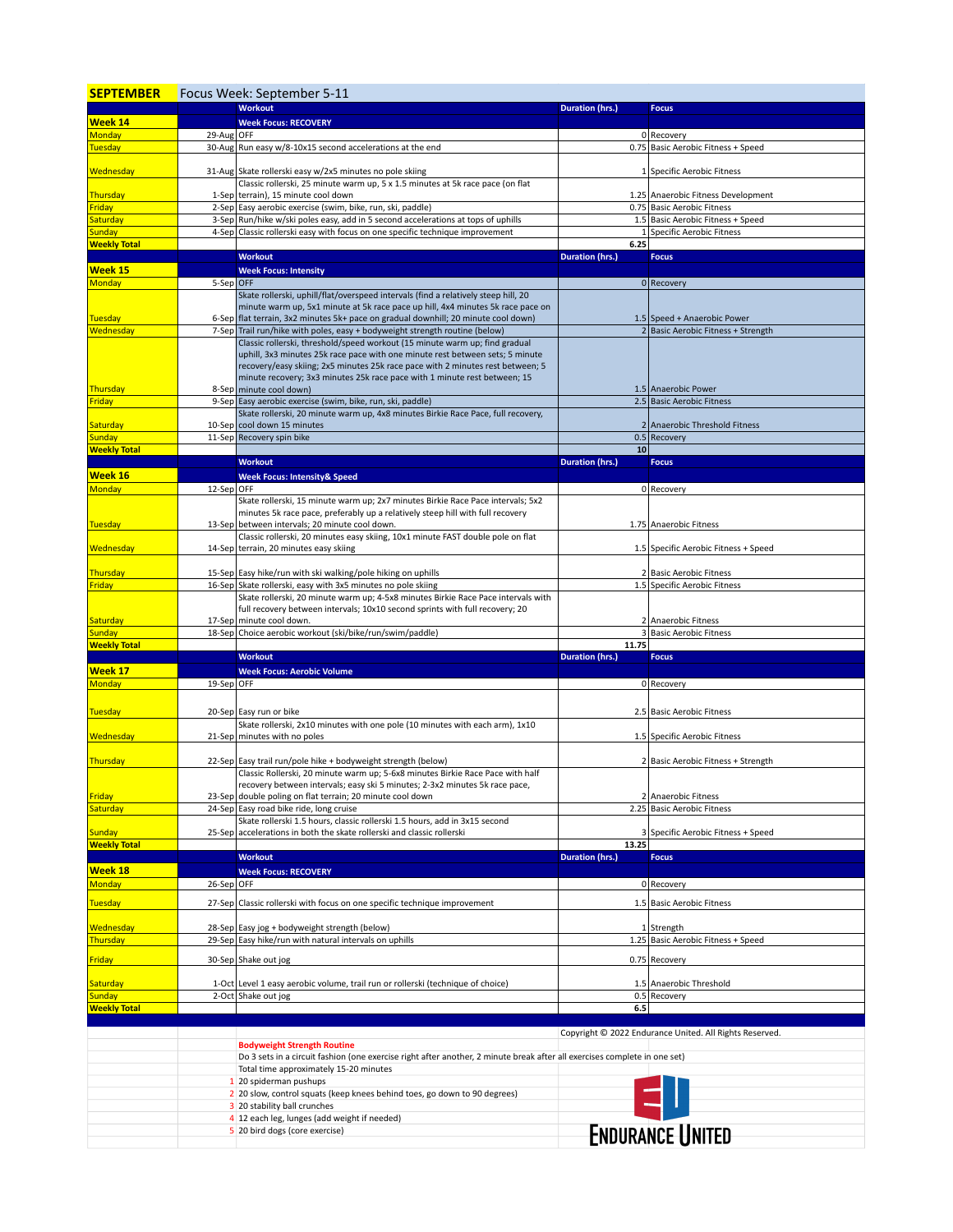| <b>OCTOBER</b>                       | Focus Week: October 3-9 |                                                                                                                                                                     |                        |                                                                 |  |  |
|--------------------------------------|-------------------------|---------------------------------------------------------------------------------------------------------------------------------------------------------------------|------------------------|-----------------------------------------------------------------|--|--|
|                                      |                         | <b>Workout</b>                                                                                                                                                      | Duration (hrs.)        | <b>Focus</b>                                                    |  |  |
| Week 19                              |                         | <b>Week Focus: Higher Intensity/Speed</b>                                                                                                                           |                        |                                                                 |  |  |
| <b>Monday</b>                        | 3-Oct OFF               |                                                                                                                                                                     |                        | 0 Recovery                                                      |  |  |
|                                      |                         | Skate rollerski, speed day; 15 minute warm up; 10x30 seconds sprint on flat                                                                                         |                        |                                                                 |  |  |
|                                      |                         | or gradual downhill (get moving FAST); 8 x sprint starts on flat terrain (start<br>from a stop, get going to top speed, stay at speed for 5 seconds); 6 x uphill    |                        |                                                                 |  |  |
|                                      |                         | jump-skate/fast v1 (ski into the hill, sprint up the hill for at least 10 seconds);                                                                                 |                        |                                                                 |  |  |
| <b>Tuesday</b>                       |                         | 4-Oct 15 minute cool down                                                                                                                                           |                        | $1.5$ Speed                                                     |  |  |
|                                      |                         | Classic rollerski, specific strength workout (do on an uphill); 15 minute warm<br>up; 5x1 minute single stick w/1 minute recovery between each; 5 minute            |                        |                                                                 |  |  |
|                                      |                         | break; 5x1 minute double pole (powerful double pole) w/1 minute recovery                                                                                            |                        |                                                                 |  |  |
|                                      |                         | between each; 5 minute break; 5x1 minute core initiation (lock and load) w/1                                                                                        |                        |                                                                 |  |  |
| Wednesday                            |                         | 5-Oct minute rest in between; 15 minute cool down                                                                                                                   |                        | 1.5 Specific Strength + Power                                   |  |  |
|                                      |                         | Trail run w/poles; 15 minute warm up; find a $\sim$ 3km loop with hills, run the<br>loop for 45 minutes, bounding every hill and jogging easy in between uphills;   |                        |                                                                 |  |  |
| Thursday                             |                         | 6-Oct 15 minute cool down                                                                                                                                           |                        | 1.25 Anaerobic Fitness                                          |  |  |
|                                      |                         |                                                                                                                                                                     |                        |                                                                 |  |  |
| <b>Friday</b>                        |                         | 7-Oct Bike ride easy                                                                                                                                                |                        | 2 Basic Aerobic Fitness                                         |  |  |
|                                      |                         | Skate or classic rollerski, 25 minute warm up; 3x(8 minutes Birkie Race Pace +<br>2 minutes 5k race pace) w/full recovery between intervals; 15 minute cool         |                        |                                                                 |  |  |
| Saturday                             |                         | 8-Oct down                                                                                                                                                          |                        | 2 Anaerobic Threshold                                           |  |  |
| <b>Sunday</b>                        |                         | 9-Oct Classic rollerski easy w/10x15 second sprints throughout the workout                                                                                          |                        | 1.5 Specific Aerobic Fitness + Speed                            |  |  |
| <b>Weekly Total</b>                  |                         |                                                                                                                                                                     | 9.75                   |                                                                 |  |  |
|                                      |                         | <b>Workout</b>                                                                                                                                                      | Duration (hrs.)        | <b>Focus</b>                                                    |  |  |
| Week 20                              |                         | <b>Week Focus: Higher Intensity/Speed</b>                                                                                                                           |                        |                                                                 |  |  |
| <b>Monday</b>                        | 10-Oct OFF              | Classic rollerski, speed workout; same as skate workout from 10/1/19 (switch                                                                                        |                        | 0 Recovery                                                      |  |  |
| Tuesday                              |                         | 11-Oct v1/hop-skate to striding)                                                                                                                                    |                        | $1.5$ Speed                                                     |  |  |
|                                      |                         | Skate rollerski, 25 minute warm up; 3x(9 minutes Birkie Race Pace + 2                                                                                               |                        |                                                                 |  |  |
| Wednesday                            | 12-Oct down             | minutes 5k race pace) w/full recovery between intervals; 15 minute cool                                                                                             |                        | 2 Anaerobic Threshold                                           |  |  |
| Thursday                             |                         | 13-Oct Choice aerobic workout (ski/bike/run/swim/paddle)                                                                                                            |                        | 1.75 Basic Aerobic Fitness                                      |  |  |
|                                      |                         | Classic rollerski, 25 minutes easy skiing, 10x1 minute FAST double pole on flat                                                                                     |                        |                                                                 |  |  |
| Friday                               |                         | 14-Oct terrain, 25 minutes easy skiing                                                                                                                              |                        | $1.25$ Speed                                                    |  |  |
| Saturday                             |                         | 15-Oct Run/hike w/ski poles + bodyweight strength (below)                                                                                                           |                        | 2 Basic Aerobic Fitness + Strength                              |  |  |
| <b>Sunday</b><br><b>Weekly Total</b> |                         | 16-Oct Skate rollerski easy w/10x15 seconds sprinting at the end                                                                                                    | 10.25                  | 1.75 Specific Aerobic Fitness + Speed                           |  |  |
|                                      |                         | <b>Workout</b>                                                                                                                                                      | Duration (hrs.)        | <b>Focus</b>                                                    |  |  |
|                                      |                         |                                                                                                                                                                     |                        |                                                                 |  |  |
| Week 21                              |                         | <b>Week Focus: Aerobic Volume</b>                                                                                                                                   |                        |                                                                 |  |  |
| <b>Monday</b>                        | 17-Oct OFF              |                                                                                                                                                                     |                        | 0 Recovery                                                      |  |  |
|                                      |                         | Run/hike w/ski poles, ski walking up all hills, keep heart rate low while ski                                                                                       |                        |                                                                 |  |  |
|                                      |                         | walking. Focus on good technique more than pace/tempo (some good                                                                                                    |                        |                                                                 |  |  |
| Tuesday                              |                         | 18-Oct videos on Youtube demonstrating solid ski walking technique)                                                                                                 |                        | 2 Basic Aerobic Fitness                                         |  |  |
| Wednesday                            |                         | Bike ride, mildly hard (level 1-2); level 2 is harder than you would go if you<br>19-Oct were going easy, but not quite as hard as if you were doing a long race    |                        | 2.5 Basic Aerobic Fitness                                       |  |  |
|                                      |                         | Skate rollerski, 3x10 minutes no pole skiing, 1x10 minute (each arm) one pole                                                                                       |                        |                                                                 |  |  |
| Thursday                             |                         | 20-Oct skiing + bodyweight strength (below)                                                                                                                         |                        | 2 Specific Aerobic Fitness + Strength                           |  |  |
|                                      |                         | Classic rollerski, warm up 20 minutes, 3-4x10 minutes Birkie Race Pace, full                                                                                        |                        |                                                                 |  |  |
| Friday                               |                         | 21-Oct recovery between sets, cool down 15 minutes<br>Skate rollerski 1.5 hours, classic rollerski 1.5 hours with 3x10 second sprints                               |                        | 1.5 Anaerobic Threshold                                         |  |  |
| Saturday                             |                         | 22-Oct   throughout each technique during workout                                                                                                                   |                        | 3 Specific Aerobic Fitness + Speed                              |  |  |
| <b>Sunday</b>                        |                         | 23-Oct Run/hike w/ski poles, easy                                                                                                                                   |                        | 2 Aerobic Fitness                                               |  |  |
| <b>Weekly Total</b>                  |                         |                                                                                                                                                                     | 13                     |                                                                 |  |  |
|                                      |                         | <b>Workout</b>                                                                                                                                                      | <b>Duration (hrs.)</b> | <b>Focus</b>                                                    |  |  |
| Week 22                              |                         | <b>Week Focus: RECOVERY</b>                                                                                                                                         |                        |                                                                 |  |  |
| <b>Monday</b>                        | 24-Oct OFF              |                                                                                                                                                                     |                        | 0 Recovery                                                      |  |  |
| <b>Tuesday</b>                       |                         | 25-Oct Choice aerobic workout (run/bike/ski/paddle)                                                                                                                 |                        | 1.25 Basic Aerobic Fitness                                      |  |  |
| <b>Wednesday</b>                     |                         | 26-Oct Run, 45 minutes easy + bodyweight strength (below)                                                                                                           |                        | 1 Basic Aerobic Fitness + Strength                              |  |  |
| Thursday                             | 27-Oct OFF              |                                                                                                                                                                     |                        | 0 Recovery                                                      |  |  |
| Friday                               |                         | 28-Oct Skate rollerski, easy with focus on one specific technique improvement                                                                                       |                        | 1.25 Specific Aerobic Fitness                                   |  |  |
| Saturday<br><b>Sunday</b>            |                         | 29-Oct Classic rollerski, 45 minutes double pole only, 10x10 second sprints at end<br>30-Oct Choice aerobic workout (run/bike/ski/paddle)                           |                        | 1 Specific Aerobic Fitness + Speed<br>1.5 Basic Aerobic Fitness |  |  |
| <b>Weekly Total</b>                  |                         |                                                                                                                                                                     | 6                      |                                                                 |  |  |
|                                      |                         |                                                                                                                                                                     |                        |                                                                 |  |  |
|                                      |                         |                                                                                                                                                                     |                        |                                                                 |  |  |
|                                      |                         | <b>Bodyweight Strength Routine</b>                                                                                                                                  |                        | Copyright © 2022 Endurance United. All Rights Reserved.         |  |  |
|                                      |                         | Do 3 sets in a circuit fashion (one exercise right after another, 2 minute break after all exercises complete in one set)                                           |                        |                                                                 |  |  |
|                                      |                         | Total time approximately 15-20 minutes                                                                                                                              |                        |                                                                 |  |  |
|                                      |                         | 1 25 spiderman pushups                                                                                                                                              |                        |                                                                 |  |  |
|                                      |                         | 2 25 slow, control squats (keep knees behind toes, go down to 90 degrees)                                                                                           |                        |                                                                 |  |  |
|                                      |                         | 1 minute front plank, 30 seconds right side plank, 30 seconds left side plank<br>(front plank try rotating hips while holding position, side planks try lifting top |                        |                                                                 |  |  |
|                                      |                         | 3 foot up and down while holding position<br>4 1.5 minute wall sit with med ball russian twist                                                                      |                        | <b>ENDURANCE UNITED</b>                                         |  |  |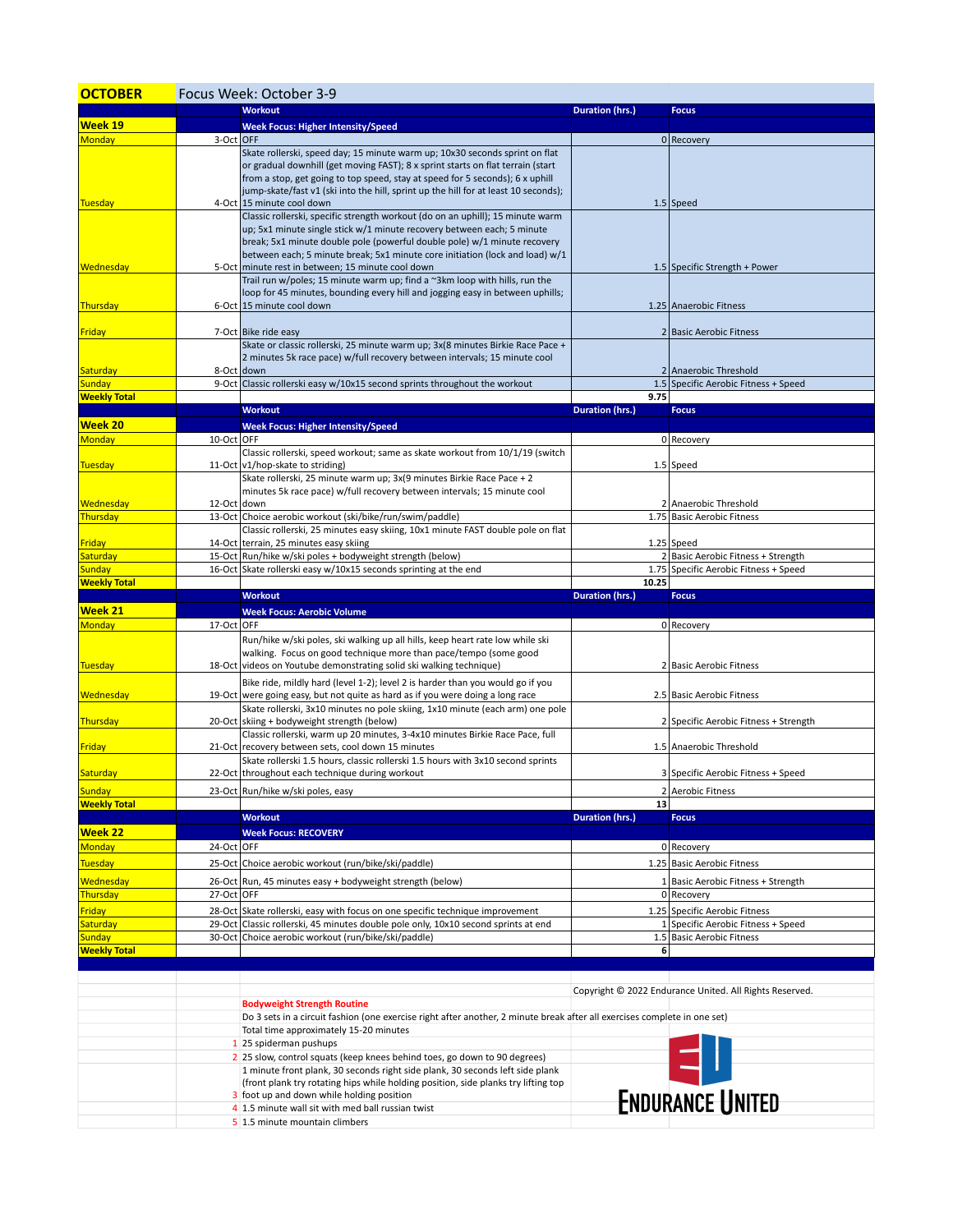| <b>NOVEMBER</b>     |            | Focus Week: October 31-November 6                                                                                   |                        |                                                         |  |  |
|---------------------|------------|---------------------------------------------------------------------------------------------------------------------|------------------------|---------------------------------------------------------|--|--|
|                     |            | <b>Workout</b>                                                                                                      | Duration (hrs.)        | <b>Focus</b>                                            |  |  |
| <b>Week 23</b>      |            | <b>Week Focus: Anaerobic Threshold</b>                                                                              |                        |                                                         |  |  |
| Monday              | 31-Oct OFF |                                                                                                                     |                        | 0 Recovery                                              |  |  |
|                     |            | Classic rollerski, 25 minute warm up; 4x10 minutes Birkie Race Pace on                                              |                        |                                                         |  |  |
| <b>Tuesday</b>      |            | 1-Nov rolling terrain, 20 minute cool down                                                                          |                        | 2 Anaerobic Threshold                                   |  |  |
|                     |            | Skate rollerski, 2x15 minutes no pole skiing, 1x10 minute(each arm) one                                             |                        |                                                         |  |  |
| Wednesday           |            | 2-Nov pole skiing                                                                                                   |                        | 1.75 Specific Aerobic Fitness                           |  |  |
| Thursday            |            | 3-Nov   Run/hike, easy + bodyweight strength (below)                                                                |                        | 1.25 Basic Aerobic Fitness + Strength                   |  |  |
|                     |            | Skate rollerski, 25 minute warm up; 5x(8 minutes Birkie Race Pace + 1                                               |                        |                                                         |  |  |
| <b>Friday</b>       |            | 4-Nov minute 5k race pace); 15 minute cool down                                                                     |                        | 2 Anaerobic Threshold                                   |  |  |
| Saturday            |            | 5-Nov Classic rollerski, easy, hilly terrain, focus on powerful kick while striding                                 |                        | 1 Specific Aerobic Fitness                              |  |  |
| <b>Sunday</b>       |            | 6-Nov Choice aerobic workout (ski/run/bike/paddle)                                                                  |                        | 2.5 Basic Aerobic Fitness                               |  |  |
| <b>Weekly Total</b> |            |                                                                                                                     | 10.5                   |                                                         |  |  |
|                     |            | <b>Workout</b>                                                                                                      | <b>Duration (hrs.)</b> | <b>Focus</b>                                            |  |  |
| <b>Week 24</b>      |            | <b>Week Focus: Aerobic Volume</b>                                                                                   |                        |                                                         |  |  |
| Monday              | 7-Nov OFF  |                                                                                                                     |                        | 0 Recovery                                              |  |  |
|                     |            | Classic rollerski, warm up 20 minutes, 4x10-12 minutes Birkie Race Pace,                                            |                        |                                                         |  |  |
| <b>Tuesday</b>      |            | 8-Nov full recovery between sets, cool down 15 minutes                                                              |                        | 2 Anaerobic Threshold                                   |  |  |
|                     |            | Easy skate rollerski with 10x15 second sprints at the end of workout, keep                                          |                        |                                                         |  |  |
| Wednesday           |            | 9-Nov   heart rate low (think long glide with good weight transfer)                                                 |                        | 2.5 Specific Aerobic Fitness + Speed                    |  |  |
| Thursday            |            | 10-Nov Skate rollerski, 2x10 minutes no pole skiing + bodyweight strength (below)                                   |                        | 1.5 Specific Aerobic Fitness + Strength                 |  |  |
|                     |            | Classic rollerski, warm up 20 minutes, 3x10 minutes Birkie Race Pace, 3-4x2                                         |                        |                                                         |  |  |
| <b>Friday</b>       |            | 11-Nov minutes 5k pace, full recovery between sets, cool down 15 minutes                                            |                        | 2 Anaerobic Threshold                                   |  |  |
|                     |            | Skate rollerski 1.5 hours, classic rollerski 1.5 hours with 5x15 second sprints                                     |                        |                                                         |  |  |
| Saturday            |            | 12-Nov during each technique throughout workout                                                                     |                        | 3 Specific Aerobic Fitness + Speed                      |  |  |
| <b>Sunday</b>       |            | 13-Nov Run/hike with ski poles, easy                                                                                |                        | 2.5 Basic Aerobic Fitness                               |  |  |
| <b>Weekly Total</b> |            |                                                                                                                     | 13.5                   |                                                         |  |  |
|                     |            | <b>Workout</b>                                                                                                      | Duration (hrs.)        | <b>Focus</b>                                            |  |  |
| <b>Week 25</b>      |            | <b>Week Focus: Recovery</b>                                                                                         |                        |                                                         |  |  |
| Monday              | 14-Nov OFF |                                                                                                                     |                        | 0 Recovery                                              |  |  |
| <b>Tuesday</b>      |            | 15-Nov Choice aerobic workout (run/bike/ski)                                                                        |                        | 1 Basic Aerobic Fitness                                 |  |  |
| Wednesday           |            | 16-Nov Run, 45 minutes easy + bodyweight strength (below)                                                           |                        | 1.25 Basic Aerobic Fitness + Strength                   |  |  |
| Thursday            | 17-Nov OFF |                                                                                                                     |                        | 0 Recovery                                              |  |  |
|                     |            | Skate rollerski or ski, easy with focus on one specific technique                                                   |                        |                                                         |  |  |
| <b>Friday</b>       |            | 18-Nov   improvement                                                                                                |                        | 1 Specific Aerobic Fitness                              |  |  |
|                     |            | Classic rollerski or ski, 30 minutes double pole only, 10x10 second sprints at                                      |                        |                                                         |  |  |
| Saturday            | 19-Nov end |                                                                                                                     |                        | 1 Specific Aerobic Fitness + Speed                      |  |  |
| <b>Sunday</b>       |            | 20-Nov Choice aerobic workout (run/bike/ski)                                                                        |                        | 1.5 Basic Aerobic Fitness                               |  |  |
| <b>Weekly Total</b> |            |                                                                                                                     | 5.75                   |                                                         |  |  |
|                     |            | <b>Workout</b>                                                                                                      | <b>Duration (hrs.)</b> | <b>Focus</b>                                            |  |  |
| <b>Week 26</b>      |            | <b>Week Focus: Anaerobic Threshold</b>                                                                              |                        |                                                         |  |  |
| Monday              | 21-Nov OFF |                                                                                                                     |                        | 0 Recovery                                              |  |  |
|                     |            | Classic ski, warm up 25 minutes, 3x15 minute Birkie Race Pace, full                                                 |                        |                                                         |  |  |
| Tuesday             |            | 22-Nov recovery, cool down 20 minutes                                                                               |                        | 2 Anaerobic Threshold                                   |  |  |
|                     |            |                                                                                                                     |                        |                                                         |  |  |
| Wednesday           |            | 23-Nov Easy run + bodyweight strength                                                                               |                        | 1.25 Basic Aerobic Fitness + Strength                   |  |  |
| Thursday            |            | 24-Nov Skate ski, easy with 10x15 sprints throughout ski                                                            |                        | 2 Specific Aerobic Fitness + Speed                      |  |  |
|                     |            | Skate ski, warm up 25 minutes, 3x (15 minute Birkie Race Pace + 2 minutes                                           |                        |                                                         |  |  |
| Friday              |            | 25-Nov 5k race pace) cool down 20 minutes                                                                           |                        | 2.25 Anaerobic Threshold                                |  |  |
| Saturday            |            | 26-Nov Easy run + bodyweight strength                                                                               |                        | 1.25 Basic Aerobic Fitness + Strength                   |  |  |
| <b>Sunday</b>       |            | 27-Nov Skate or classic ski, easy, focus on one specific technique improvement                                      |                        | 2.5 Specific Aerobic Fitness                            |  |  |
| <b>Weekly Total</b> |            |                                                                                                                     | 11.25                  |                                                         |  |  |
|                     |            |                                                                                                                     |                        |                                                         |  |  |
|                     |            |                                                                                                                     |                        |                                                         |  |  |
|                     |            |                                                                                                                     |                        | Copyright © 2022 Endurance United. All Rights Reserved. |  |  |
|                     |            | <b>Bodyweight Strength Routine</b>                                                                                  |                        |                                                         |  |  |
|                     |            | Do 3 sets in a circuit fashion (one exercise after another, 2 minute break after all exercises complete in one set) |                        |                                                         |  |  |
|                     |            | Total time approximately 15-20 minutes                                                                              |                        |                                                         |  |  |
|                     |            | 1 20 chair dips                                                                                                     |                        |                                                         |  |  |
|                     |            | 2 10 each leg, lunges                                                                                               |                        |                                                         |  |  |
|                     |            | 3 1 minute walking plank                                                                                            |                        |                                                         |  |  |
|                     |            | 4 1.5 minute wall sit with med ball russian twist                                                                   |                        |                                                         |  |  |
|                     |            | <b>ENDURANCE UNITED</b><br>5 1.5 minute leg lifts (core exercise)                                                   |                        |                                                         |  |  |
|                     |            |                                                                                                                     |                        |                                                         |  |  |
|                     |            |                                                                                                                     |                        |                                                         |  |  |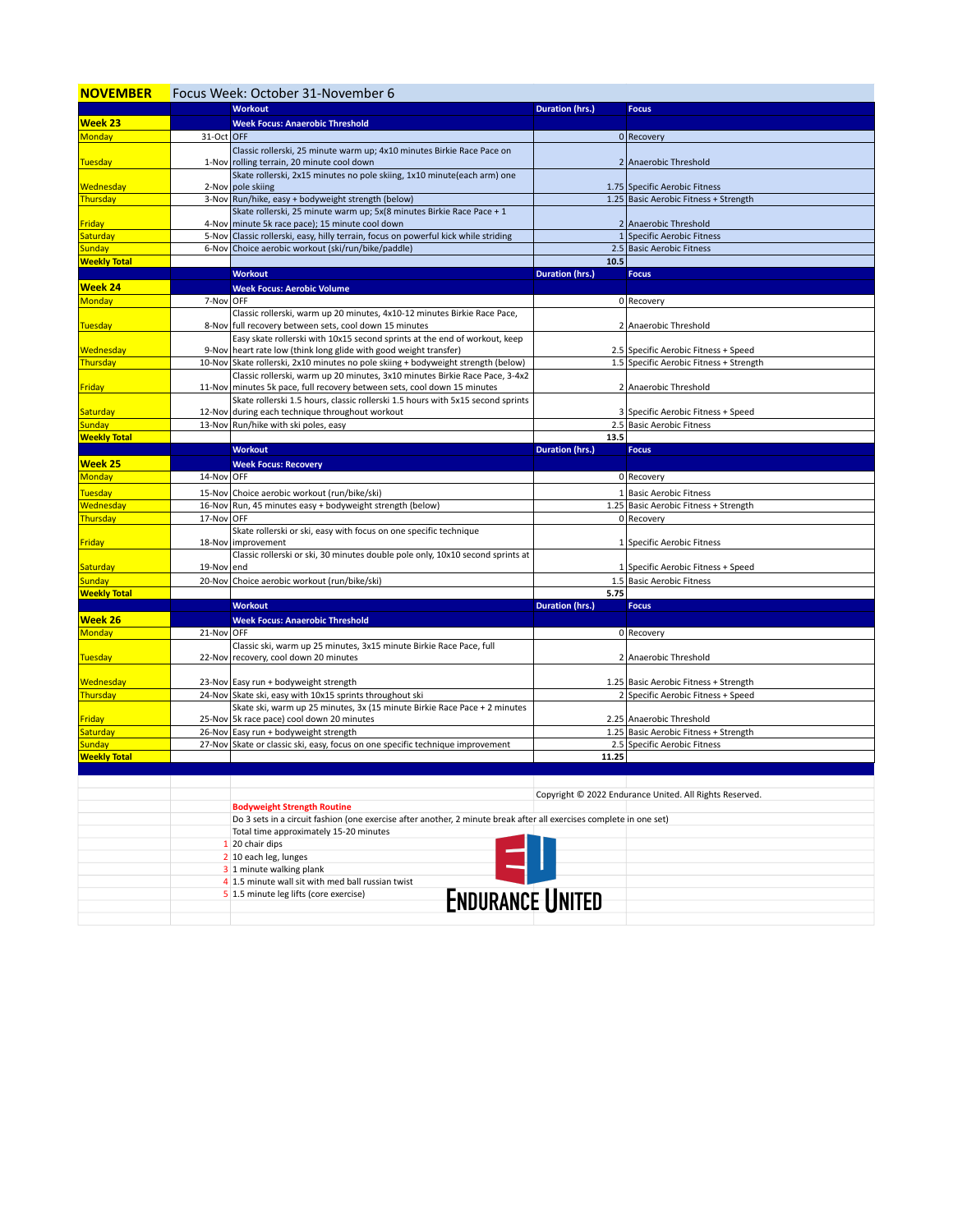| <b>DECEMBER</b>           | Focus Week: November 28-December 4 |                                                                                                                                                                            |                        |                                                         |  |  |
|---------------------------|------------------------------------|----------------------------------------------------------------------------------------------------------------------------------------------------------------------------|------------------------|---------------------------------------------------------|--|--|
|                           |                                    | <b>Workout</b>                                                                                                                                                             | <b>Duration (hrs.)</b> | <b>Focus</b>                                            |  |  |
| Week 27                   |                                    | <b>Week Focus: Aerobic Volume</b>                                                                                                                                          |                        |                                                         |  |  |
| Monday                    | 28-Nov OFF                         |                                                                                                                                                                            |                        | 0 Recovery                                              |  |  |
|                           |                                    |                                                                                                                                                                            |                        |                                                         |  |  |
|                           |                                    |                                                                                                                                                                            |                        |                                                         |  |  |
| <b>Tuesday</b>            |                                    | 29-Nov Skate ski, easy, overdistance with focus on one specific technique improvement                                                                                      |                        | 2 Specific Aerobic Fitness                              |  |  |
| Wednesday                 |                                    | 30-Nov Classic ski, easy, overdistance, start with 10 minutes no pole striding                                                                                             |                        | 2.25 Specific Aerobic Fitness                           |  |  |
|                           |                                    | Skate ski, easy, overdistance with 10x15 second speeds throughout workout +                                                                                                |                        |                                                         |  |  |
| Thursday                  |                                    | 1-Dec bodyweight strength (below)                                                                                                                                          |                        | 2 Specific Aerobic Fitness + Strength                   |  |  |
|                           |                                    | Skate ski, warm up 30 minutes, 2x10 minute Birkie Race Pace with full recovery,                                                                                            |                        |                                                         |  |  |
| Friday                    |                                    | 2-Dec 3x4 minute 5k race pace with half recovery, cool down 15 minutes                                                                                                     |                        | 2 Anaerobic Threshold                                   |  |  |
|                           |                                    | Classic ski easy on flat terrain, focus on strong double pole + bodyweight strength                                                                                        |                        |                                                         |  |  |
| Saturday                  | 3-Dec                              | (below)                                                                                                                                                                    |                        | 2 Specific Aerobic Fitness                              |  |  |
|                           |                                    | Classic ski, easy on hilly terrain, focus on driving the knee forward while striding,                                                                                      |                        |                                                         |  |  |
| <b>Sunday</b>             |                                    | 4-Dec add in 10x10 second striding sprints throughout ski                                                                                                                  |                        | 3 Specific Aerobic Fitness + Speed                      |  |  |
| <b>Weekly Total</b>       |                                    |                                                                                                                                                                            | 13.25                  |                                                         |  |  |
|                           |                                    | <b>Workout</b>                                                                                                                                                             | <b>Duration (hrs.)</b> | <b>Focus</b>                                            |  |  |
| <b>Week 28</b>            |                                    | <b>Week Focus: Recovery</b>                                                                                                                                                |                        |                                                         |  |  |
| <b>Monday</b>             | 5-Dec OFF                          |                                                                                                                                                                            |                        | 0 Recovery                                              |  |  |
| <b>Tuesday</b>            |                                    | 6-Dec Classic ski, easy, focus on strong double pole                                                                                                                       |                        | 1 Specific Aerobic Fitness                              |  |  |
| <b>Wednesday</b>          |                                    | 7-Dec Skate ski, easy with 8x15 second sprints at the end                                                                                                                  |                        | 1 Specific Aerobic Fitness + Speed                      |  |  |
|                           |                                    | Skate ski, 15 minute warm up, 1x7 minute Birkie Race Pace, 4x3 minutes 5k+ race                                                                                            |                        |                                                         |  |  |
| Thursday<br><b>Friday</b> | 9-Dec OFF                          | 8-Dec pace, 15 minute cool down                                                                                                                                            |                        | 1.25 Anaerboic Fitness Development<br>0 Recovery        |  |  |
| <mark>saturday</mark>     |                                    | 10-Dec Ski, easy, either technique                                                                                                                                         |                        | 1.5 Specific Aerobic Fitness                            |  |  |
| <b>Sunday</b>             |                                    | 11-Dec Ski, easy + bodyweight strength (below)                                                                                                                             |                        | 1.25 Specific Aerobic Fitness + Strength                |  |  |
| <b>Weekly Total</b>       |                                    |                                                                                                                                                                            | 6                      |                                                         |  |  |
|                           |                                    | <b>Workout</b>                                                                                                                                                             | <b>Duration (hrs.)</b> | <b>Focus</b>                                            |  |  |
| Week 29                   |                                    | <b>Week Focus: Intensity/Race</b>                                                                                                                                          |                        |                                                         |  |  |
| <b>Monday</b>             | 12-Dec OFF                         |                                                                                                                                                                            |                        | 0 Recovery                                              |  |  |
|                           |                                    | Ski either technique, 15 minute warm up; 3x15 minutes Birkie Race Pace with full                                                                                           |                        |                                                         |  |  |
| Tuesday                   |                                    | 13-Dec recovery in between; 15 minute cool down                                                                                                                            |                        | 1.75 Anaerobic Threshold                                |  |  |
| Wednesday                 |                                    | 14-Dec Ski either technique, easy + bodyweight strength (below)                                                                                                            |                        | 1.25 Specific Aerobic Fitness + Strength                |  |  |
|                           |                                    | Birkie technique ski, 15 minute warm up, 1x7 minute Birkie Race Pace, 5x3 minutes                                                                                          |                        |                                                         |  |  |
| Thursday                  |                                    | 15-Dec 5k+ race pace, 15 minute cool down                                                                                                                                  |                        | 1.25 Anaerobic Fitness Development                      |  |  |
| <b>Friday</b>             |                                    | 16-Dec Classic ski, easy, focus on strong double pole                                                                                                                      |                        | 1.5 Specific Aerobic Fitness                            |  |  |
| <mark>Saturday</mark>     |                                    | 17-Dec Birkie technique ski, easy with 5x10 second sprints at end of workout                                                                                               |                        | 1.5 Specific Aerobic Fitness + Speed                    |  |  |
|                           |                                    | Birkie technique time trial; find a varying terrain 10k - 15k course, do a the warm<br>up you would normally do for a race, do the 10-15k course at Birkie Race Pace, cool |                        |                                                         |  |  |
|                           |                                    | down at least 20 minutes. Good idea to have a couple of friends come with you                                                                                              |                        |                                                         |  |  |
| <b>Sunday</b>             | 18-Dec                             | and race with each other!                                                                                                                                                  |                        | 2 Race Effort                                           |  |  |
| <b>Weekly Total</b>       |                                    |                                                                                                                                                                            | 9.25                   |                                                         |  |  |
|                           |                                    | <b>Workout</b>                                                                                                                                                             | <b>Duration (hrs.)</b> | <b>Focus</b>                                            |  |  |
| Week 30                   |                                    | <b>Week Focus: Intensity/Speed</b>                                                                                                                                         |                        |                                                         |  |  |
| <b>Monday</b>             |                                    | 19-Dec Classic ski, easy, with 5x10 second sprints at end                                                                                                                  |                        | 0.75 Specific Aerobic Fitness + Speed                   |  |  |
| <b>Tuesday</b>            |                                    | 20-Dec 45 minute jog + bodyweight strength (below)                                                                                                                         |                        | 1.25 Basic Aerobic Fitness + Strength                   |  |  |
|                           |                                    | Ski either technique, 20 minute warm up, 1x7 minute Birkie Race Pace, 6x2.5                                                                                                |                        |                                                         |  |  |
| Wednesday                 |                                    | 21-Dec minutes FAST skiing with full recovery, 20 minute cool down                                                                                                         |                        | 1.25 Anaerobic Fitness Development                      |  |  |
|                           |                                    |                                                                                                                                                                            |                        |                                                         |  |  |
| Thursday                  |                                    | 22-Dec Ski either technique, easy with focus on one specific technique improvement                                                                                         |                        | 1 Specific Aerobic Fitness                              |  |  |
| Friday                    |                                    | 23-Dec RACE, or race-style workout (similar to last Sunday but 5km instea                                                                                                  |                        | <b>Race Effort</b>                                      |  |  |
| Saturday                  | 24-Dec OFF                         |                                                                                                                                                                            |                        | 0 Recovery                                              |  |  |
| <b>Sunday</b>             |                                    | 25-Dec Ski either technique, very easy touring pace                                                                                                                        |                        | 1 Active Recovery                                       |  |  |
| <b>Weekly Total</b>       |                                    |                                                                                                                                                                            | 6                      |                                                         |  |  |
|                           |                                    | <b>Workout</b>                                                                                                                                                             | <b>Duration (hrs.)</b> | <b>Focus</b>                                            |  |  |
| Week 31                   |                                    | <b>Week Focus: Aerobic Volume</b>                                                                                                                                          |                        |                                                         |  |  |
|                           |                                    | AM: Skate ski, 2 hours w/3x10 minutes no pole skiing; PM: classic ski, 1 hour on                                                                                           |                        |                                                         |  |  |
| <b>Monday</b>             |                                    | 26-Dec rolling hills to focus on powerful kick and long glide                                                                                                              |                        | 3 Specific Aerobic Fitness                              |  |  |
| Tuesday                   |                                    | 27-Dec AM: Classic ski, 1.5 hours w/ 45 minutes of double pole only; PM: 45 minute jog                                                                                     |                        | 2.25 Aerobic Fitness Development                        |  |  |
|                           |                                    | AM: Skate ski, 2.5 hours on flatter terrain with a focus on very long glide during V2                                                                                      |                        |                                                         |  |  |
| Wednesday                 |                                    | 28-Dec and V2 alternate; PM: bodyweight strength (below)                                                                                                                   |                        | 3 Specific Aerobic Fitness + Strength                   |  |  |
| Thursday                  | 29-Dec OFF                         |                                                                                                                                                                            |                        | 0 Recovery                                              |  |  |
| Friday                    |                                    | 30-Dec AM: Skate ski, 2 hours easy; PM: classic ski, 1.5 hours easy                                                                                                        |                        | 3.5 Specific Aerobic Fitness                            |  |  |
| iaturday                  |                                    | Skate ski; 20 minute warm up; 10x45 second sprint pace, full recovery between<br>31-Dec sprints; long cool down                                                            |                        | 1.5 Specific Aerobic Fitness + Speed                    |  |  |
| <b>Sunday</b>             | $1$ -Jan OFF                       |                                                                                                                                                                            |                        | 0 Recovery                                              |  |  |
| <b>Weekly Total</b>       |                                    |                                                                                                                                                                            | 13.25                  |                                                         |  |  |
|                           |                                    |                                                                                                                                                                            |                        |                                                         |  |  |
|                           |                                    |                                                                                                                                                                            |                        | Copyright © 2022 Endurance United. All Rights Reserved. |  |  |
|                           |                                    |                                                                                                                                                                            |                        |                                                         |  |  |
|                           |                                    | <b>Bodyweight Strength Routine</b>                                                                                                                                         |                        |                                                         |  |  |
|                           |                                    | Do 3 sets in a circuit fashion (one exercise right after another, 2 minute break after all exercises complete in one set)                                                  |                        |                                                         |  |  |
|                           |                                    | Total time approximately 15-20 minutes                                                                                                                                     |                        |                                                         |  |  |
|                           |                                    | 1 20 chair dips                                                                                                                                                            |                        |                                                         |  |  |
|                           |                                    | 2 20 squats (keep knees behind toes, go down to 90 degrees)                                                                                                                |                        |                                                         |  |  |
|                           |                                    | 3 20 bird dogs (core exercise)                                                                                                                                             |                        |                                                         |  |  |
|                           |                                    | 4 15 each side clam shells                                                                                                                                                 |                        |                                                         |  |  |
|                           |                                    | <b>FNDHRANCE HNITED</b><br>5 1.5 minute crunches (core exercise)                                                                                                           |                        |                                                         |  |  |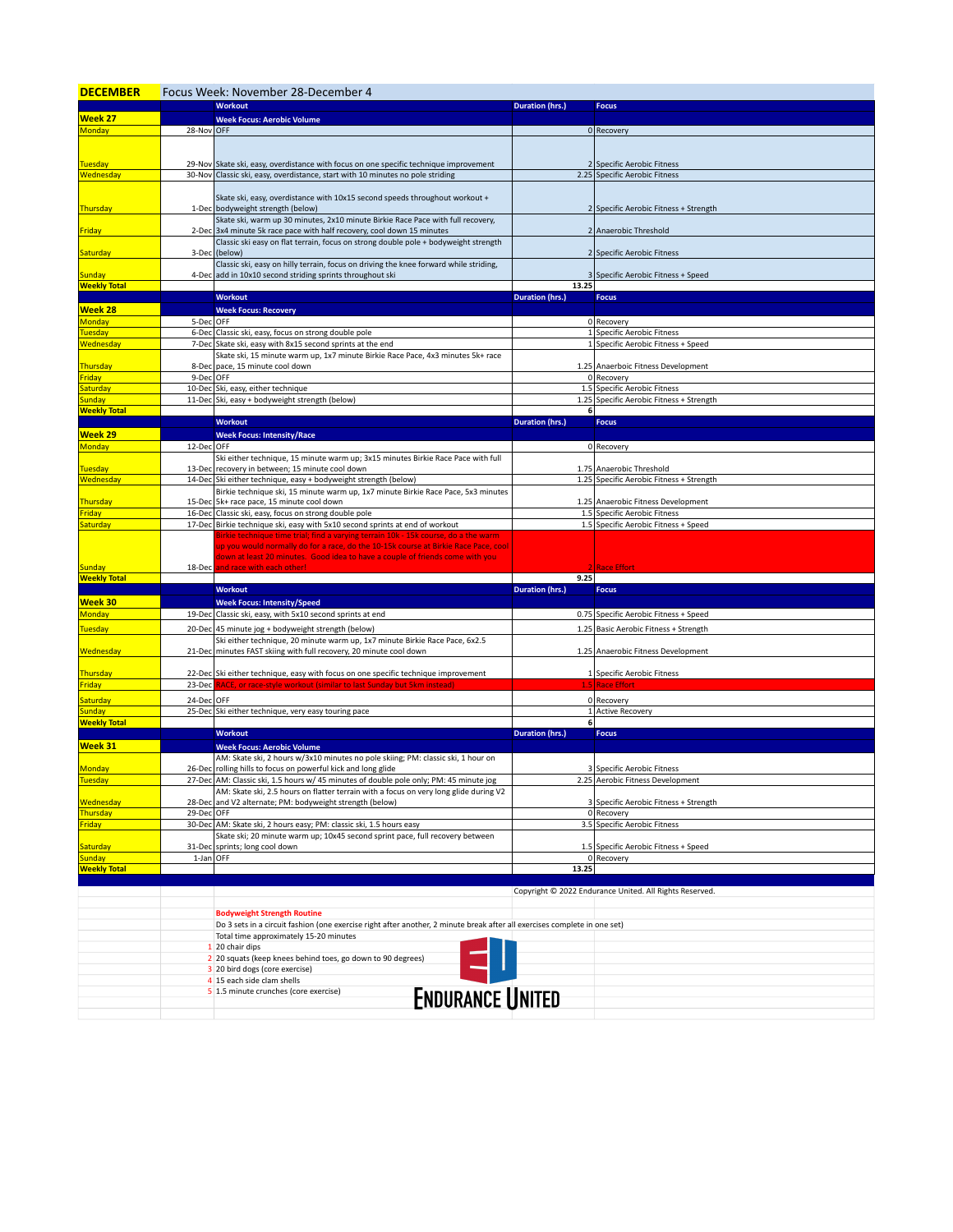| <b>JANUARY</b>      | Focus Week: January 9-15 |                                                                                                                           |                         |                                                         |
|---------------------|--------------------------|---------------------------------------------------------------------------------------------------------------------------|-------------------------|---------------------------------------------------------|
|                     |                          | <b>Workout</b>                                                                                                            | <b>Duration (hrs.)</b>  | <b>Focus</b>                                            |
| Week 32             |                          | <b>Week Focus: Recovery</b>                                                                                               |                         |                                                         |
| <b>Monday</b>       |                          | 2-Jan Ski either technique, easy or easy jog for 45 minutes                                                               |                         | 1 Basic Aerobic Fitness                                 |
| Tuesday             | 3-Jan OFF                |                                                                                                                           |                         | 0 Recovery                                              |
| Wednesday           |                          | 4-Jan Ski, easy                                                                                                           |                         | 1.25 Aerobic Fitness                                    |
| Thursday            |                          | 5-Jan Ski, 15 minute warm up, 8x1 minute FAST Skiing, 20 minute cool down                                                 | $1\vert$                | Speed                                                   |
| Friday              | 6-Jan OFF                |                                                                                                                           |                         | 0 Recovery                                              |
| Saturday            |                          | 7-Jan Ski, easy                                                                                                           |                         | 1.5 Aerobic Fitness                                     |
| Sunday              |                          | 8-Jan Ski, easy or easy jog for 45 minutes                                                                                | $1\vert$                | <b>Aerobic Fitness</b>                                  |
| <b>Weekly Total</b> |                          |                                                                                                                           | 4.75                    |                                                         |
|                     |                          | <b>Workout</b>                                                                                                            | <b>Duration (hrs.)</b>  | <b>Focus</b>                                            |
| Week 33             |                          | <b>Week Focus: Race Effort</b>                                                                                            |                         |                                                         |
| Monday              | 9-Jan OFF                |                                                                                                                           |                         | 0 Recovery                                              |
| <b>Tuesday</b>      |                          | 10-Jan Ski either technique, easy + bodyweight strength                                                                   |                         | 1.5 Specific Aerobic Fitness + Strength                 |
|                     |                          | Ski either technique, 20 minute warm up, 1x7 minute Birkie Race Pace, 5x3 minutes                                         |                         |                                                         |
| Wednesday           |                          | 11-Jan FAST skiing with full recovery, 20 minute cool down                                                                |                         | 1.5 Anaerobic Fitness Development                       |
| Thursday            |                          | 12-Jan Ski either technique, easy with focus on one specific technique improvement                                        |                         | 1.25 Specific Aerobic Fitness                           |
| Friday              |                          | 13-Jan Ski race technique, 5x10 second sprints at end                                                                     |                         | 0.75 Race Prep                                          |
| Saturday            | 14-Jan                   | RACE, or race-style workout (longer 30-35km)                                                                              |                         | <b>Race Effort</b>                                      |
| <b>Sunday</b>       |                          | 15-Jan Classic ski, very easy touring pace                                                                                |                         | 1 Active Recovery                                       |
| <b>Weekly Total</b> |                          |                                                                                                                           | 8                       |                                                         |
|                     |                          | <b>Workout</b>                                                                                                            | <b>Duration (hrs.)</b>  | <b>Focus</b>                                            |
| Week 34             |                          | <b>Week Focus: Aerobic Volume</b>                                                                                         |                         |                                                         |
| Monday              | 16-Jan OFF               |                                                                                                                           |                         | 0 Recovery                                              |
| Tuesday             |                          | 17-Jan Skate ski, easy with 3x10 minutes no pole skiing                                                                   |                         | 1.5 Specific Aerobic Fitness                            |
| Wednesday           |                          | 18-Jan Classic ski, easy with 3x10 minute double pole only                                                                |                         | 1.5 Specific Aerobic Fitness                            |
|                     |                          | Skate ski, warm up 20 minutes, 2x5 minutes Birkie Race Pace with full recovery, 3-                                        |                         |                                                         |
| Thursday            |                          | 19-Jan 4x4 minutes 5k race pace with full recovery, cool down 15 minutes                                                  |                         | 1.5 Anaerobic Fitness                                   |
|                     |                          |                                                                                                                           |                         |                                                         |
| Friday              |                          | 20-Jan Classic ski, easy with focus on powerful stride + bodyweight strength                                              |                         | 1.25 Basic Aerobic Fitness + Strength                   |
| Saturday            |                          | 21-Jan Ski either technique, easy with focus on one specific technique improvement                                        |                         | 2 Specific Aerobic Fitness                              |
| <b>Sunday</b>       |                          | 22-Jan Ski either technique, easy with 5x10 second sprints throughout ski                                                 |                         | 2 Specific Aerobic Fitness + Speed                      |
| <b>Weekly Total</b> |                          |                                                                                                                           | 9.75                    |                                                         |
|                     |                          | <b>Workout</b>                                                                                                            | <b>Duration (hrs.)</b>  | <b>Focus</b>                                            |
| Week 35             |                          | <b>Week Focus: Intensity/Speed</b>                                                                                        |                         |                                                         |
| <b>Monday</b>       | 23-Jan OFF               |                                                                                                                           |                         | 0 Recovery                                              |
|                     |                          | Classic ski, warm up 25 minutes, 1x7 minute Birkie Race Pace, 4-6x2 minutes 5k                                            |                         |                                                         |
| Tuesday             |                          | 24-Jan race pace, cool down 15 minutes                                                                                    |                         | 1.5 Anaerobic Fitness                                   |
| Wednesday           |                          | 25-Jan Ski either technique, easy + bodyweight strength (below)                                                           |                         | 1.25 Specific Aerobic Fitness + Strength                |
| Thursday            |                          | 26-Jan Classic ski, easy with focus on powerful striding                                                                  |                         | 1.5 Specific Aerobic Fitness                            |
|                     |                          | Skate ski, 20 minute warm up, 10x30 seconds FAST Skiing with 30 seconds                                                   |                         |                                                         |
| Friday              |                          | 27-Jan recovery, 20 minute cool down                                                                                      |                         | 1 Speed                                                 |
| Saturday            |                          | 28-Jan Ski either technique, easy with focus on one specific technique improvement                                        |                         | 1.5 Aerobic Fitness                                     |
|                     |                          | Classic ski 1.25 hours easy, skate ski 1.25 hours easy, 5x10 second speeds during                                         |                         |                                                         |
| <b>Sunday</b>       |                          | 29-Jan both techniques                                                                                                    |                         | 2.5 Specific Aerobic Fitness + Speed                    |
| <b>Weekly Total</b> |                          |                                                                                                                           | 9.25                    |                                                         |
|                     |                          |                                                                                                                           |                         |                                                         |
|                     |                          |                                                                                                                           |                         |                                                         |
|                     |                          |                                                                                                                           |                         | Copyright © 2022 Endurance United. All Rights Reserved. |
|                     |                          | <b>Bodyweight Strength Routine</b>                                                                                        |                         |                                                         |
|                     |                          | Do 3 sets in a circuit fashion (one exercise right after another, 2 minute break after all exercises complete in one set) |                         |                                                         |
|                     |                          | Total time approximately 15-20 minutes                                                                                    |                         |                                                         |
|                     |                          | 1 15 chair dips                                                                                                           |                         |                                                         |
|                     |                          | 2 15 control squats (keep knees behind toes, go down to 90 degrees)                                                       |                         |                                                         |
|                     |                          | 3 1 minute front plank with rotating hips                                                                                 |                         |                                                         |
|                     |                          | 4 10 each side clam shells                                                                                                |                         |                                                         |
|                     |                          | 5 1 minute russian twist (core exercise)                                                                                  | <b>ENDURANCE UNITED</b> |                                                         |
|                     |                          |                                                                                                                           |                         |                                                         |